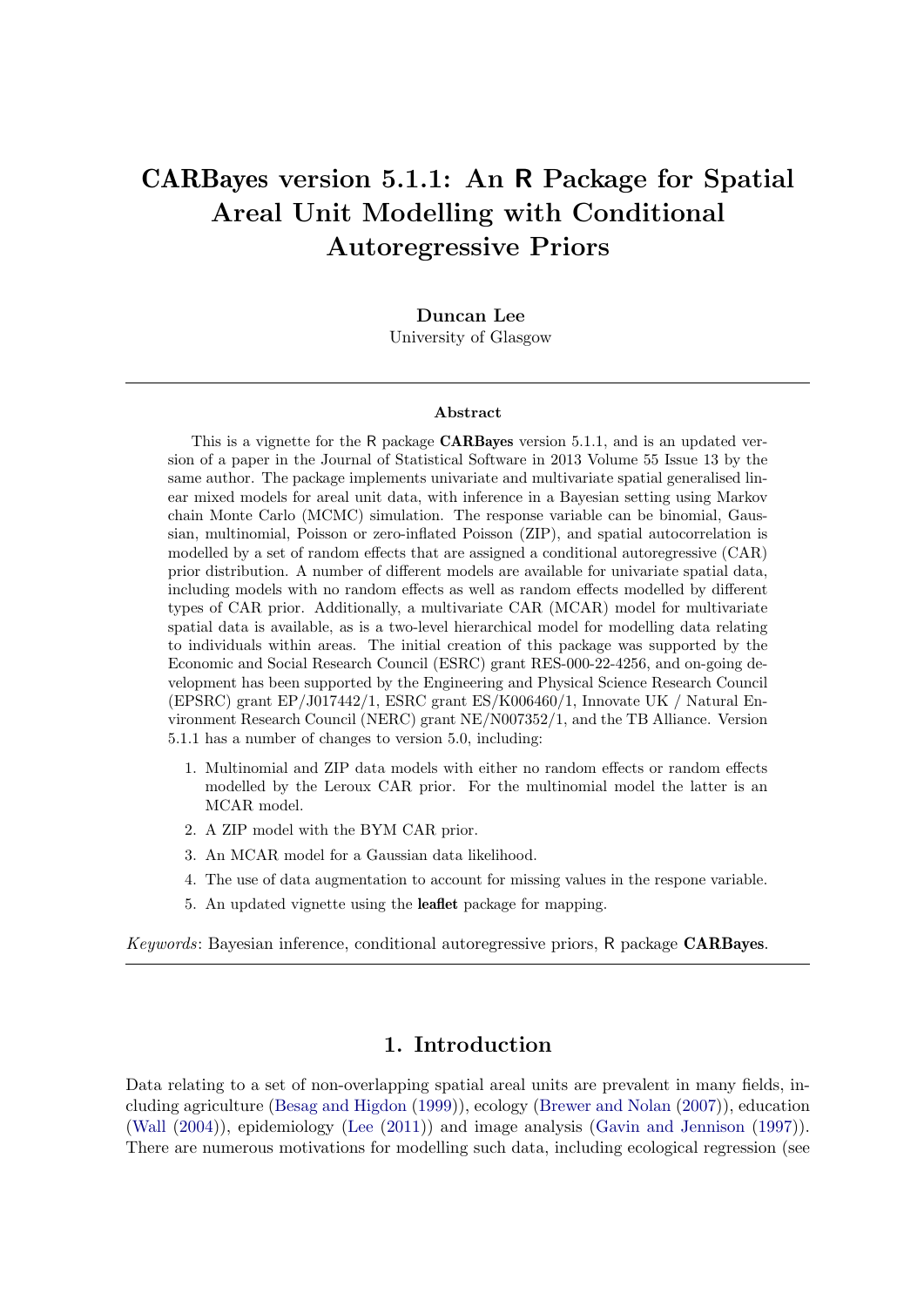[Wakefield](#page-29-1) [\(2007\)](#page-29-1) and Lee [et al.](#page-28-1) [\(2009\)](#page-28-1)), disease mapping (see [Green and Richardson](#page-27-3) [\(2002\)](#page-27-3) and [Lee](#page-28-0)  $(2011)$  and Wombling (see Lu *[et al.](#page-28-2)*  $(2007)$ , [Ma and Carlin](#page-28-3)  $(2007)$ ). The set of areal units on which data are recorded can form a regular lattice or differ largely in both shape and size, with examples of the latter including the set of electoral wards or census tracts corresponding to a city or country. In either case such data typically exhibit spatial autocorrelation, with observations from areal units close together tending to have similar values. A proportion of this spatial autocorrelation may be modelled by known covariate risk factors in a regression model, but it is common for spatial structure to remain in the residuals after accounting for these covariate effects. This residual spatial autocorrelation can be induced by a number of factors, and violates the assumption of independence that is common in many regression models. One possible cause is unmeasured confounding, which occurs when an important spatially autocorrelated covariate is either unmeasured or unknown. The spatial structure in this covariate induces spatial autocorrelation into the response, which hence cannot be accounted for in a regression model. Other possible causes of residual spatial autocorrelation are neighbourhood effects, where subjects behaviour is influenced by that of neighbouring subjects, and grouping effects, where subjects choose to be close to similar subjects.

The most common remedy for this residual autocorrelation is to augment the linear predictor with a set of spatially autocorrelated random effects, as part of a Bayesian hierarchical model. These random effects are typically represented with a conditional autoregressive  $(CAR, Besag et al. (1991))$  $(CAR, Besag et al. (1991))$  $(CAR, Besag et al. (1991))$  $(CAR, Besag et al. (1991))$  $(CAR, Besag et al. (1991))$  prior, which induces spatial autocorrelation through the adjacency structure of the areal units. A number of CAR priors have been proposed in the literature, including the intrinsic and [Besag](#page-27-4)-York-Mollié (BYM) models (both Besag et al.  $(1991)$ ), as well as alternatives developed by [Leroux](#page-28-4) et al. [\(2000\)](#page-28-4) and [Stern and Cressie](#page-29-2) [\(1999\)](#page-29-2).

However, the CAR priors listed above force the random effects to exhibit a single global level of spatial autocorrelation, ranging from independence through to strong spatial smoothness. Such a uniform level of spatial autocorrelation for the entire region maybe unrealistic for real data, which instead may exhibit sub-regions of spatial autocorrelation separated by discontinuities. Such localised spatial autocorrelation may occur where rich and poor communities live side-by-side, and in this context the response variable is likely to evolve smoothly within each community with a sudden change in its value at the border where the two communities meet. However, covariate data quantifying this localised structure may not be available, meaning that it has to be modelled by the random effects. A number of approaches have been proposed for extending the class of CAR priors to deal with localised spatial smoothing amongst the random effects, including papers by [Lawson and Clark](#page-28-5) [\(2002\)](#page-28-5), [Brewer and Nolan](#page-27-1) [\(2007\)](#page-28-2), Lu *[et al.](#page-28-7)* (2007), [Lee and Mitchell](#page-28-6) [\(2012\)](#page-28-6), and Lee *et al.* [\(2014\)](#page-28-7).

The models described above are typically implemented in a Bayesian setting, where inference is based on Markov chain Monte Carlo (MCMC) simulation. The most commonly used software to implement this class of models is the BUGS project [\(Lunn](#page-28-8) *et al.* [\(2009\)](#page-28-8), WinBUGS and OpenBUGS), which has in-built functions car.normal() and car.proper() to implement the intrinsic, BYM and [Stern and Cressie](#page-29-2) [\(1999\)](#page-29-2) models. The intrinsic and BYM models can also be implemented in BayesX [\(Belitz, C and Brezger, A and Kneib, T and Lang,](#page-26-0)  $S(2009)$  $S(2009)$ , while the R software (R [Core Team 2016\)](#page-29-3) packages **hSDM** [\(Vieilledent](#page-29-4) *et al.* [2014\)](#page-29-4), spatcounts [\(Schabenberger 2009\)](#page-29-5) and spdep [\(Bivand 2013\)](#page-27-5) can implement a restricted set of CAR models. CAR models can also be implemented in R using Integrated Nested Laplace Approximations (INLA,  $http://www.r-inla.org/)$ , using the package **INLA** (Rue *[et al.](#page-29-6)* [2009\)](#page-29-6).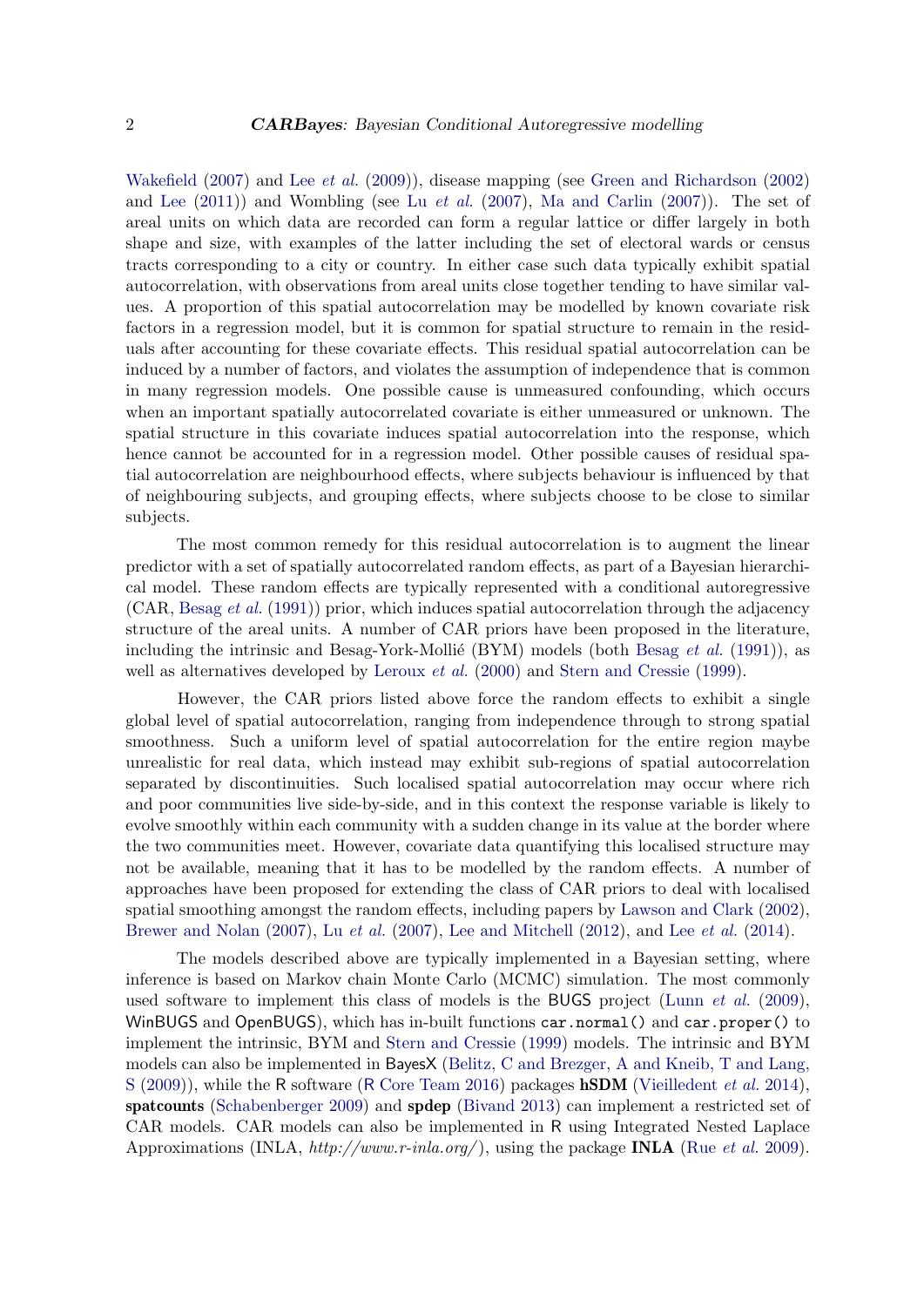However, these software packages either only fit a limited set of CAR models or require a degree of programming to implement them, which was the original motivation for creating CARBayes [\(Lee 2013\)](#page-28-9). Its main advantage is its ease of use because: (1) the spatial adjacency information is easy to specify as a neighbourhood (adjacency) matrix; and (2) given the neighbourhood matrix, models can be implemented by a single function call. CARBayes can implement a much wider class of spatial areal unit models than is possible using the R packages listed above, because the univariate or multivariate response data can follow binomial, Gaussian, multinomial, Poisson or zero-inflated Poisson (ZIP) distributions, while a range of CAR priors can be specified for the random effects. Additionally, a two-level hierarchical model is available for modelling data relating to individuals within areas. Spatiotemporal models for areal unit data using CAR type priors can be implemented using the sister package  $CARBayesST$  (Lee *[et al.](#page-28-10)* [2018\)](#page-28-10).

The aim of this vignette is to present the software CARBayes, by outlining the class of models that it can implement and illustrating its use by means of 3 worked examples. The remainder of this vignette is organised as follows. Section two outlines the general Bayesian hierarchical model that can be implemented in the **CARBayes** package, while Section three gives details about the software. Sections four to six give three worked examples of using the software, including how to create the neighbourhood matrix and produce spatial maps of the results. Finally, Section 7 contains a concluding discussion, and outlines areas for future development.

### 2. Spatial models for areal unit data

This section outlines the class of spatial generalised linear mixed models for areal unit data that can be implemented in CARBayes. Inference for all models is set in a Bayesian framework, and is based on MCMC simulation. The majority of the models in CARBayes relate to univariate spatial data and are described in Section 2.1, whiel models for multivariate spatial data and two-level data relating to individuals within areas are described in Sections 2.2 and 2.3.

### 2.1. Univariate spatial data models

The study region S is partitioned into K non-overlapping areal units  $S = \{S_1, \ldots, S_K\}$ , which are linked to a corresponding set of responses  $\mathbf{Y} = (Y_1, \ldots, Y_K)$ , and a vector of known offsets  $\mathbf{O} = (O_1, \ldots, O_K)$ . Missing, NA, values are allowed in the response Y except for the S.CARlocalised() function, which does not allow them due to model complexity and corresponding poor predictive performance. These missing values are treated as additional unknown parameters, and are updated in the MCMC algorithm using a data augmentation approach [Tanner and Wong](#page-29-7) [\(1987\)](#page-29-7). The spatial variation in the response is modelled by a matrix of covariates  $\mathbf{X} = (\mathbf{x}_1, \dots, \mathbf{x}_K)$  and a spatial structure component  $\boldsymbol{\psi} = (\psi_1, \dots, \psi_K)$ , the latter of which is included to model any spatial autocorrelation that remains in the data after the covariate effects have been accounted for. The vector of covariates for areal unit  $\mathcal{S}_k$  are denoted by  $\mathbf{x}_k = (1, x_{k1}, \dots, x_{kp})$ , the first of which corresponds to an intercept term. The general spatial generalised linear mixed model is given by

<span id="page-2-0"></span>
$$
Y_k|\mu_k \sim f(y_k|\mu_k, \nu^2) \quad \text{for } k = 1, \dots, K \tag{1}
$$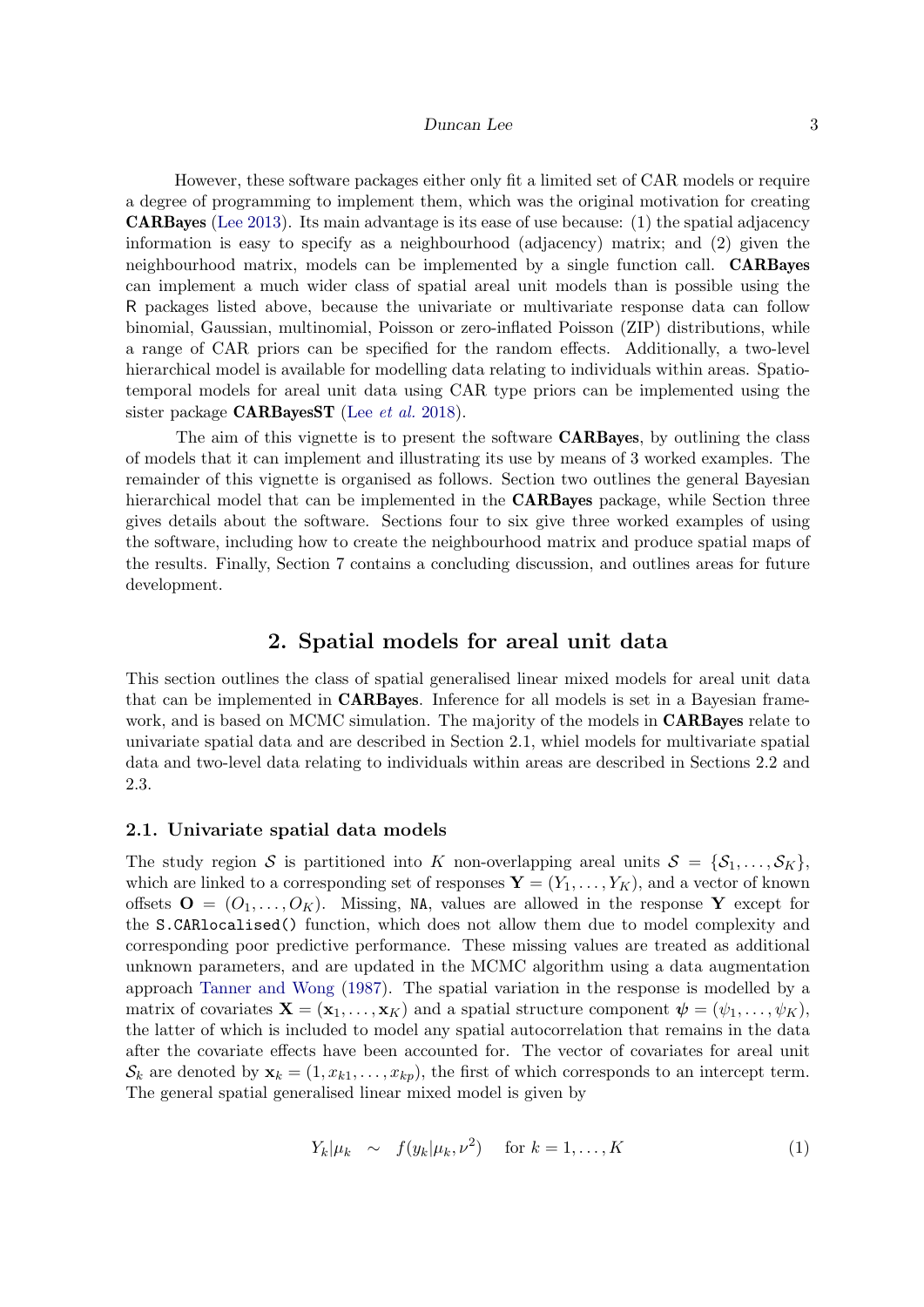$$
g(\mu_k) = \mathbf{x}_k^{\top} \boldsymbol{\beta} + O_k + \psi_k
$$
  

$$
\boldsymbol{\beta} \sim \mathcal{N}(\boldsymbol{\mu}_{\beta}, \boldsymbol{\Sigma}_{\beta})
$$
  

$$
\nu^2 \sim \text{Inverse-Gamma}(a, b).
$$

The expected value of  $Y_k$  is denoted by  $\mathsf{E}(Y_k) = \mu_k$ , while  $\nu^2$  is an additional scale parameter that is required if the Gaussian family is used. The latter is assigned a conjugate inversegamma prior distribution, where the default specification is  $\nu^2 \sim \text{Inverse-Gamma}(1, 0.01)$ . The vector of regression parameters are denoted by  $\beta = (\beta_1, \ldots, \beta_n)$ , and non-linear covariate effects can be incorporated into the above model by including natural cubic spline or polynomial basis functions of the covariates in **X**. A multivariate Gaussian prior is assumed for  $\beta$ , and the mean  $\mu_{\beta}$  and diagonal variance matrix  $\Sigma_{\beta}$  can be chosen by the user. Default values specified by the software are a constant zero-mean vector and diagonal elements of  $\Sigma_{\beta}$  equal to 100,000. The expected values of the responses are related to the linear predictor via an invertible link function  $q(.)$ , and **CARBayes** can fit the following data likelihood models:

- Binomial  $Y_k \sim \text{Binomial}(n_k, \theta_k)$  and  $\ln(\theta_k/(1-\theta_k)) = \mathbf{x}_k^{\top} \boldsymbol{\beta} + O_k + \psi_k$ .
- Gaussian  $Y_k \sim \mathcal{N}(\mu_k, \nu^2)$  and  $\mu_k = \mathbf{x}_k^{\top} \boldsymbol{\beta} + O_k + \psi_k$ .
- Poisson  $Y_k \sim \text{Poisson}(\mu_k)$  and  $\ln(\mu_k) = \mathbf{x}_k^{\top} \boldsymbol{\beta} + O_k + \psi_k$ .
- ZIP  $Y_k \sim \text{ZIP}(\mu_k, \omega_k)$ . The zero-inflated Poisson model is used to represent data containing an excess of zeros, and is a mixture of a point mass distribution based at zero and a Poisson distribution with mean  $\mu_k$ . The probability that observation  $Y_k$  is in the point mass distribution based at zero (called a structural zero) is  $\omega_k$ , and  $(\mu_k, \omega_k)$ are modelled by

$$
\ln(\mu_k) = \mathbf{x}_k^{\top} \boldsymbol{\beta} + O_k + \psi_k \qquad \ln\left(\frac{\omega_k}{1 - \omega_k}\right) = \mathbf{v}_k^{\top} \boldsymbol{\delta} + O_k^{(2)}.
$$

Here  $(\mathbf{v}_k, O_k^{(2)})$  are respectively covariates and an offset term that determine the probability that observation  $Y_k$  is in the point mass distribution, while  $\delta$  are the corresponding regression parameters. In implementing the model a binary random variable  $Z_k$  is sampled for each observation  $Y_k$ , where  $Z_k = 1$  if  $Y_k$  comes from the point mass distribution, and  $Z_k = 0$  if  $Y_k$  comes from the Poisson distribution. Further details about ZIP models are given by [Ugarte](#page-29-8) et al. [\(2004\)](#page-29-8).

In the binomial model above  $n_k$  is the number of trials in the kth area, while  $\theta_k$  is the probability of success in a single trial. CARBayes can implement a number of different spatial random effects models for  $\psi$ , and they are summarised below.

- S.glm() fits a model with no random effects and thus is a generalised linear model. This model can be implemented with binomial, Gaussian, Poisson and ZIP data likelihoods.
- S.CARbym() fits the convolution or Besag-York-Mollie (BYM) CAR model outlined in [Besag](#page-27-4) et al. [\(1991\)](#page-27-4). This model can be implemented with binomial, Poisson and zip data likelihoods.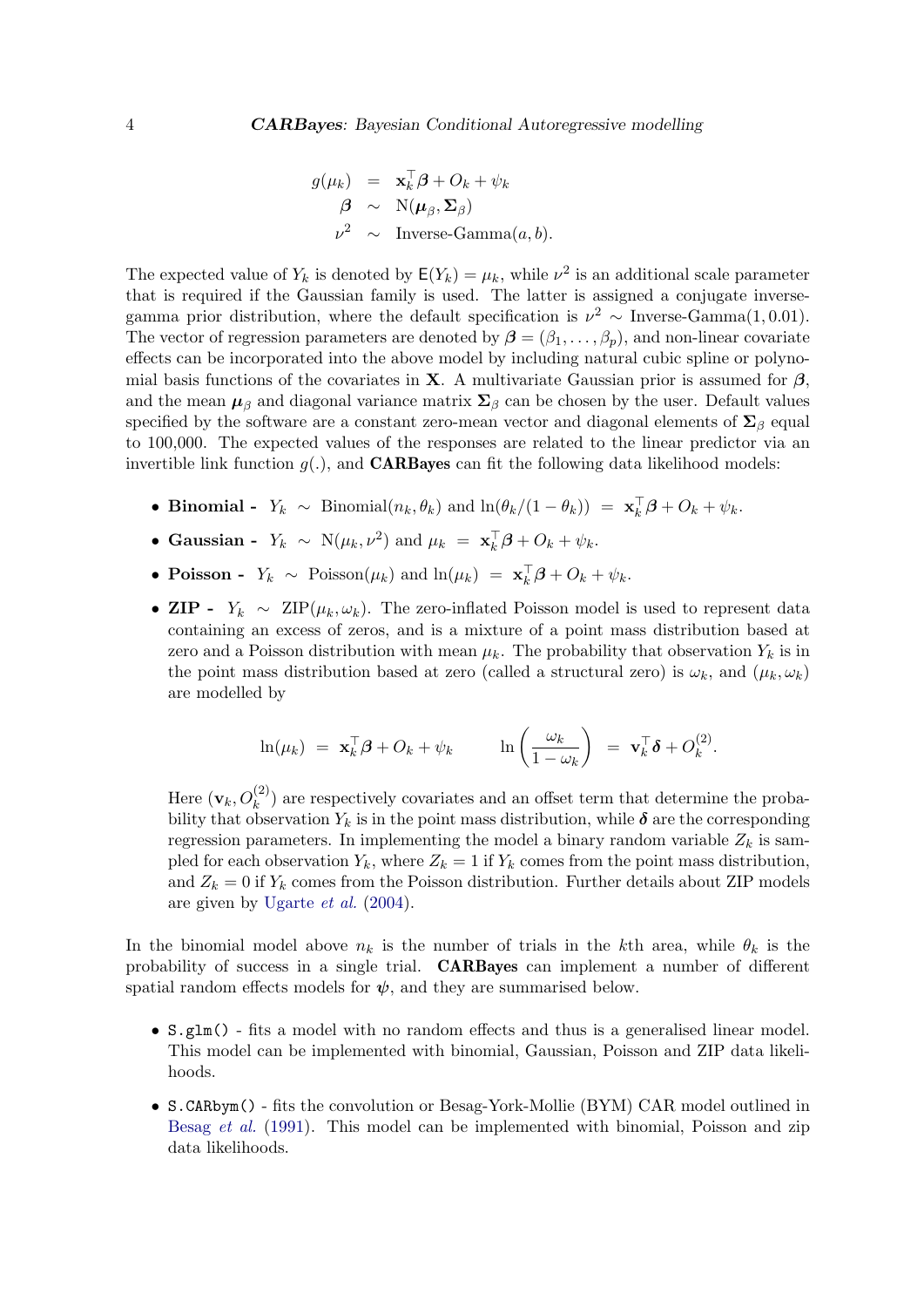- S.CARleroux() fits the CAR model proposed by [Leroux](#page-28-4) *et al.* [\(2000\)](#page-28-4). This model can also fit the intrinsic CAR model proposed by [Besag](#page-27-4) et al. [\(1991\)](#page-27-4), as well as a model with independent random effects. This model can be implemented with binomial, Gaussian, Poisson and ZIP data likelihoods.
- S.CARdissimilarity() fits the localised spatial autocorrelation model proposed by [Lee and Mitchell](#page-28-6) [\(2012\)](#page-28-6). This model can be implemented with binomial, Gaussian and Poisson data likelihoods.
- S.CARlocalised() fits the localised spatial autocorrelation model proposed by [Lee](#page-28-11) [and Sarran](#page-28-11) [\(2015\)](#page-28-11). This model can be implemented with binomial and Poisson data likelihoods.

The spatial structure component  $\psi$  includes a set of random effects  $\phi = (\phi_1, \ldots, \phi_K)$ , which come from a conditional autoregressive model. These models are a special case of a Gaussian Markov Random Field (GMRF), and can be written in the general form  $\phi \sim$  $N(\mathbf{0}, \tau^2 \mathbf{Q}(\mathbf{W}, \rho)^{-1}),$  where  $\mathbf{Q}(\mathbf{W}, \rho)$  is a precision matrix that may be singular (intrinsic model). This matrix controls the spatial autocorrelation structure of the random effects, and is based on a non-negative symmetric  $K \times K$  neighbourhood (or adjacency) matrix **W**, and potentially a spatial dependence parameter  $\rho$  depending on the model chosen. The kjth element of the neighbourhood matrix  $w_{ki}$  represents the spatial closeness between areas  $(\mathcal{S}_k, \mathcal{S}_i)$ , with positive values denoting geographical closeness and zero values denoting non-closeness. Additionally, diagonal elements  $w_{kk} = 0$ .

A binary specification for W based on geographical contiguity is most commonly used, where  $w_{kj} = 1$  if areal units  $(S_k, S_j)$  share a common border (denoted  $k \sim j$ ), and is zero otherwise. This specification forces  $(\phi_k, \phi_j)$  relating to geographically adjacent areas (that is where  $w_{ki} = 1$ ) to be autocorrelated, whereas random effects relating to non-contiguous areal units are conditionally independent given the values of the remaining random effects. A binary specification is not necessary in **CARBayes** except for the function  $S$ .CARdissimilarity(), as the only requirement is that  $W$  is non-negative and symmetric. However, each area must have at least one positive element  $\{w_{ki}\}\$ , meaning the row sums of W must be positive. CAR priors are commonly specified as a set of K univariate full conditional distributions  $f(\phi_k|\phi_{-k})$ for  $k = 1, \ldots, K$  (where  $\boldsymbol{\phi}_{-k} = (\phi_1, \ldots, \phi_{k-1}, \phi_{k+1}, \ldots, \phi_K)$ ), which is how they are presented below. We now outline the five models that **CARBayes** can fit.

### A model with no random effects

### S.glm()

The simplest model that CARBayes can implement is a generalised linear model, which is based on [\(1\)](#page-2-0) with the simplification that  $\psi_k = 0$  for all areas k.

### Globally smooth CAR models

#### S.CARbym()

The convolution or Besag-York-Mollie (BYM) CAR model outlined in [Besag](#page-27-4) et al. [\(1991\)](#page-27-4) contains spatially autocorrelated and independent random effects andis given by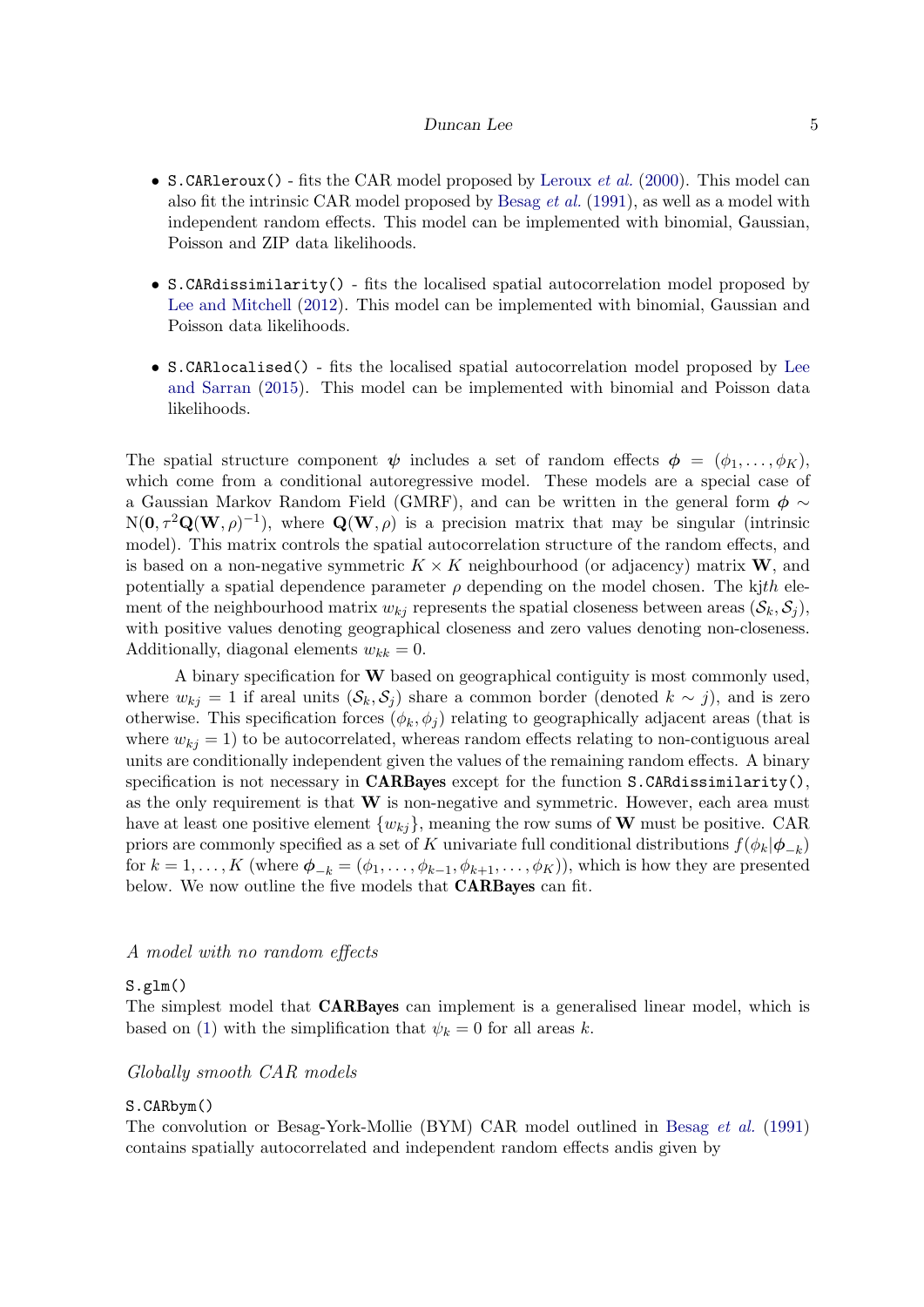$$
\psi_k = \phi_k + \theta_k \tag{2}
$$
\n
$$
\phi_k | \phi_{-k}, \mathbf{W}, \tau^2 \sim N \left( \frac{\sum_{i=1}^K w_{ki} \phi_i}{\sum_{i=1}^K w_{ki}}, \frac{\tau^2}{\sum_{i=1}^K w_{ki}} \right)
$$
\n
$$
\theta_k \sim N(0, \sigma^2) \tag{2}
$$
\n
$$
\tau^2, \sigma^2 \sim \text{Inverse-Gamma}(a, b).
$$

Here  $\boldsymbol{\theta} = (\theta_1, \dots, \theta_K)$  are independent with zero mean and a constant variance, while spatial autocorrelation is modelled via  $\phi = (\phi_1, \ldots, \phi_K)$ . For the latter the conditional expectation is the average of the random effects in neighbouring areas, while the conditional variance is inversely proportional to the number of neighbours. This is appropriate because if the random effects are strongly spatially autocorrelated, then the more neighbours an area has the more information there is from its neighbours about the value of its random effect, hence the uncertainty reduces. In common with the other variance parameters the default prior specification for  $(\tau^2, \sigma^2)$  has  $(a = 1, b = 0.01)$ . This model contains two random effects for each data point, and as only their sum is identifiable from the data only  $\psi_k = \phi_k + \theta_k$  is returned to the user.

### S.CARleroux()

[Leroux](#page-28-4) *et al.* [\(2000\)](#page-28-4) proposed the following alternative CAR prior for modelling varying strengths of spatial autocorrelation using only a single set of random effects.

<span id="page-5-0"></span>
$$
\psi_k = \phi_k \tag{3}
$$
\n
$$
\phi_k | \phi_{-k}, \mathbf{W}, \tau^2, \rho \sim \mathcal{N} \left( \frac{\rho \sum_{i=1}^K w_{ki} \phi_i}{\rho \sum_{i=1}^K w_{ki} + 1 - \rho}, \frac{\tau^2}{\rho \sum_{i=1}^K w_{ki} + 1 - \rho} \right)
$$
\n
$$
\tau^2 \sim \text{Inverse-Gamma}(a, b)
$$
\n
$$
\rho \sim \text{Uniform}(0, 1).
$$
\n(3)

Here  $\rho$  is a spatial dependence parameter taking values in the unit interval, and can be fixed (using the argument rho) if required. specifically,  $\rho = 1$  corresponds to the intrinsic CAR model, while  $\rho = 0$  corresponds to independence.

#### Locally smooth CAR models

The CAR priors described above enforce a single global level of spatial smoothing for the set of random effects, which for model [\(3\)](#page-5-0) is controlled by  $\rho$ . This is illustrated by the partial autocorrelation structure implied by that model, which for  $(\phi_k, \phi_i)$  is given by

<span id="page-5-1"></span>COR
$$
(\phi_k, \phi_j | \phi_{-kj}, \mathbf{W}, \rho)
$$
 = 
$$
\frac{\rho w_{kj}}{\sqrt{(\rho \sum_{i=1}^K w_{ki} + 1 - \rho)(\rho \sum_{i=1}^K w_{ji} + 1 - \rho)}}.
$$
 (4)

For non-neighbouring areal units (where  $w_{kj} = 0$ ) the random effects are conditionally independent, while for neighbouring areal units (where  $w_{kj} = 1$ ) their partial autocorrelation is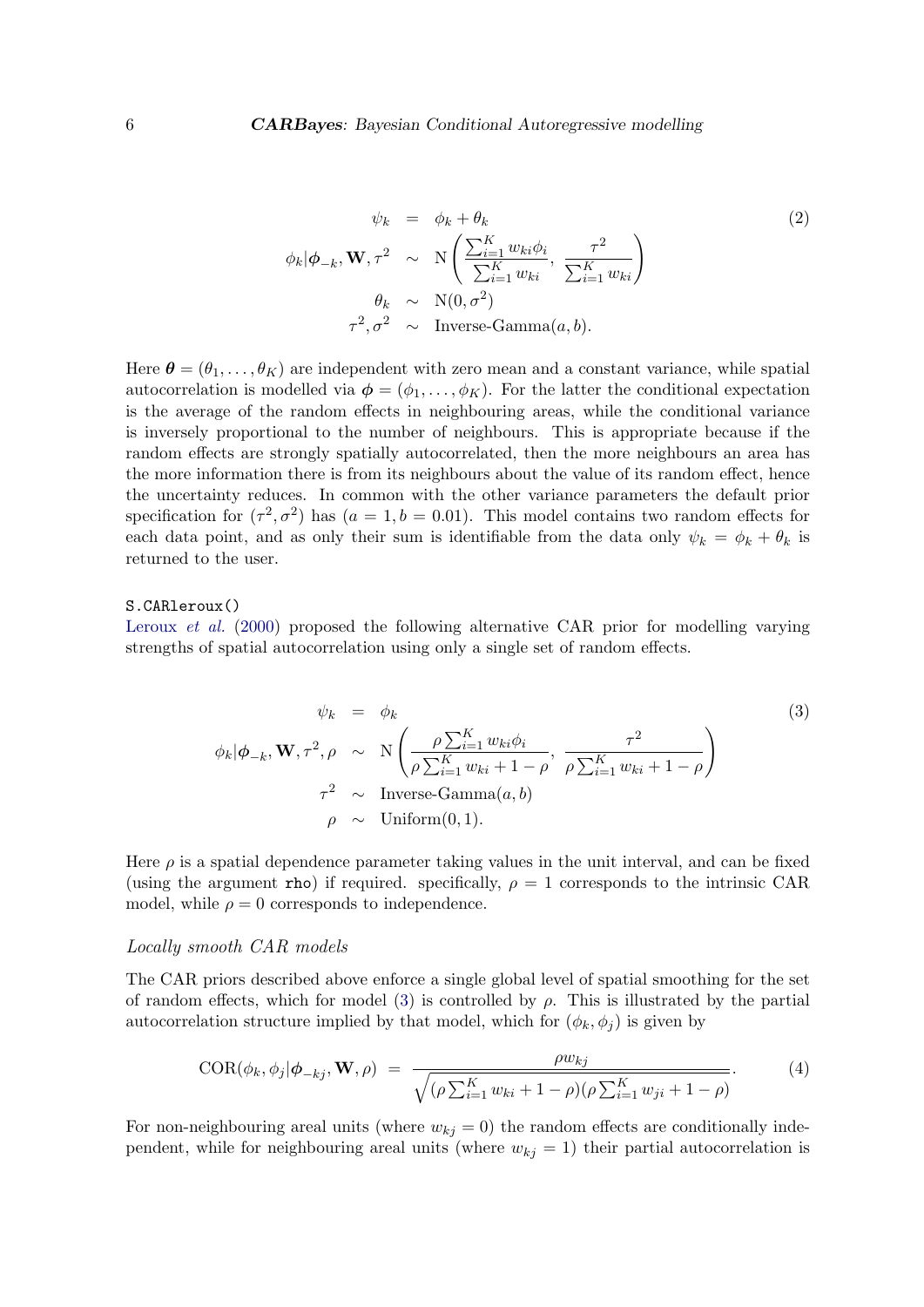controlled by  $\rho$ . This representation of spatial smoothness is likely to be overly simplistic in practice, as the random effects surface is likely to include sub-regions of smooth evolution as well as boundaries where abrupt step changes occur. Therefore **CARBayes** can implement the localised spatial autocorrelation models proposed by [Lee and Mitchell](#page-28-6) [\(2012\)](#page-28-6) and [Lee and](#page-28-11) [Sarran](#page-28-11) [\(2015\)](#page-28-11).

#### S.CARdissimilarity()

[Lee and Mitchell](#page-28-6) [\(2012\)](#page-28-6) proposed a method for capturing localised spatial autocorrelation and identifying boundaries in the random effects surface. The underlying idea is to model the elements of W corresponding to geographically adjacent areal units as random quantities, rather than assuming they are fixed at one. Conversely, if areal units  $(S_k, S_j)$  are not adjacent as specified by W, then  $w_{ki}$  is fixed at zero. From [\(4\)](#page-5-1), it is straightforward to see that if  $w_{ki}$ is estimated as one then  $(\phi_k, \phi_i)$  are spatially autocorrelated and are smoothed over in the modelling process, whereas if  $w_{ki}$  is estimated as zero then no smoothing is imparted between  $(\phi_k, \phi_i)$  as they are modelled as conditionally independent. In this case a boundary is said to exist in the random effects surface between areal units  $(\mathcal{S}_k, \mathcal{S}_j)$ . We note that for this model W must be binary.

The model is based on [\(3\)](#page-5-0) with  $\rho$  fixed at 0.99, which ensures that the random effects exhibit strong spatial smoothing globally, which can be altered locally by estimating  $\{w_{ki} | k \sim$ j. They model each  $w_{ki}$  as a function of the dissimilarity between areal units  $(\mathcal{S}_k, \mathcal{S}_j)$ , because large differences in the response are likely to occur where neighbouring populations are very different. This dissimilarity is captured by q non-negative dissimilarity metrics  $z_{ki}$  =  $(z_{ki1}, \ldots, z_{kiq})$ , which could include social or physical factors, such as the absolute difference in smoking rates, or the proportion of the shared border that is blocked by a physical barrier (such as a river or railway line) and cannot be crossed. Using these measures of dissimilarity two distinct models are proposed for  $\{w_{kj} | k \sim j\}.$ 

#### Binary model

<span id="page-6-0"></span>
$$
w_{kj}(\alpha) = \begin{cases} 1 & \text{if } \exp(-\sum_{i=1}^{q} z_{kji}\alpha_i) \ge 0.5 \text{ and } k \sim j \\ 0 & \text{otherwise} \end{cases}
$$
  
\n
$$
\alpha_i \sim \text{Uniform}(0, M_i) \quad \text{for } i = 1, ..., q.
$$
 (5)

Non-binary model

<span id="page-6-1"></span>
$$
w_{kj}(\alpha) = \exp\left(-\sum_{i=1}^{q} z_{kji}\alpha_i\right)
$$
  
\n
$$
\alpha_i \sim \text{Uniform}(0, 50) \quad \text{for } i = 1, ..., q.
$$
 (6)

The q regression parameters  $\boldsymbol{\alpha} = (\alpha_1, \dots, \alpha_q)$  determine the effects of the dissimilarity metrics on  $\{w_{kj} | k \sim j\}$ , and for the binary model if  $\alpha_i < -\ln(0.5)/\max\{z_{kji}\}\$ , then the *i*th dissimilarity metric has not solely identified any boundaries because  $\exp(-\alpha_i z_{kji}) > 0.5$  for all  $k \sim j$ . The upper limits  $M_i$  for the priors for  $\alpha_i$  in the binary model depend on the distribution of  $z_{kji}$ , and are chosen to be weakly informative and fixed in the software. Users can choose between [\(5\)](#page-6-0) and [\(6\)](#page-6-1) by the logical argument W.binary, where TRUE corresponds to [\(5\)](#page-6-0), while FALSE corresponds to [\(6\)](#page-6-1).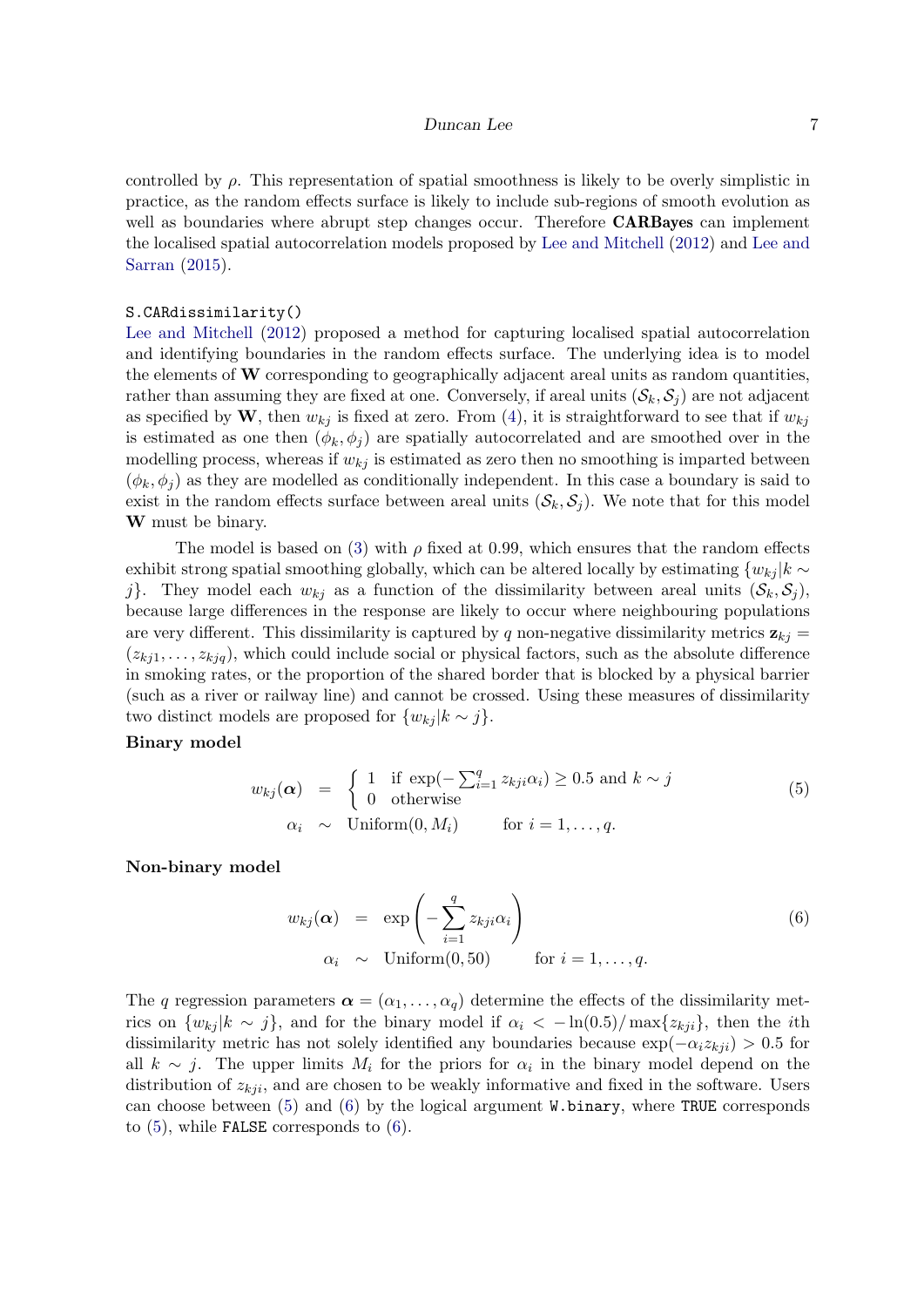#### S.CARlocalised()

An alternative to the above is to augment the set of spatially smooth random effects with a piecewise constant intercept or cluster model, thus allowing large jumps in the mean surface between adjacent areal units in different clusters. [Lee and Sarran](#page-28-11) [\(2015\)](#page-28-11) proposed a model that partitions the K areal units into a maximum of  $G$  clusters each with their own intercept term  $(\lambda_1, \ldots, \lambda_G)$ . The model is given by

$$
\psi_k = \phi_k + \lambda_{Z_k} \tag{7}
$$
\n
$$
\phi_k | \phi_{-k}, \mathbf{W}, \tau^2 \sim \mathcal{N} \left( \frac{\sum_{i=1}^K w_{ki} \phi_i}{\sum_{i=1}^K w_{ki}}, \frac{\tau^2}{\sum_{i=1}^K w_{ki}} \right)
$$
\n
$$
\tau^2 \sim \text{Inverse-Gamma}(a, b)
$$
\n
$$
\lambda_i \sim \text{Uniform}(\lambda_{i-1}, \lambda_{i+1}) \quad \text{for } i = 1, ..., G
$$
\n
$$
f(Z_k) = \frac{\exp(-\delta(Z_k - G^*))}{\sum_{r=1}^G \exp(-\delta(r - G^*)^2)}
$$
\n
$$
\delta \sim \text{Uniform}(1, M).
$$
\n(7)

The cluster means  $(\lambda_1, \ldots, \lambda_G)$  are ordered so that  $\lambda_1 < \lambda_2 < \ldots < \lambda_G$ , which prevents the label switching problem common in mixture models, and  $\lambda_0 = -\infty$  and  $\lambda_{G+1} = \infty$ . Area k is assigned to one of the G intercepts by  $Z_k \in \{1, ..., G\}$ , and G is the maximum number of different intercept terms. Here we penalise  $Z_k$  towards the middle intercept value, so that the extreme intercept classes (e.g. 1 or  $G$ ) may be empty. This is achieved by the penalty term  $\delta(Z_k - G^*)^2$  in the prior for  $Z_k$ , where  $G^* = (G+1)/2$  if G is odd and  $G^* = G/2$  if G is even, and is the middle group. A weakly informative uniform prior is specified for the penalty parameter  $\delta \sim$  Uniform(1, M) (by default  $M = 10$ ), so that the data play the dominant role in estimating its value. Note, a Gaussian likelihood is not allowed with this model because of a lack of identifiability among the parameters, and missing values are not allowed in the response for the same reasons.

### 2.2. Multivariate spatial data models

The study region S is again partitioned into K non-overlapping areal units  $S = \{S_1, \ldots, S_K\}$ , and each unit contain J responses  $\mathbf{Y}_k = (Y_{k1}, \ldots, Y_{kJ})$  and J offsets  $\mathbf{O}_k = (O_{k1}, \ldots, O_{kJ})$ . The model therefore has to represent both spatial autocorrelation and between variable correlation, and the general multivariate spatial mixed model is given by

$$
Y_{kj}|\mu_{kj} \sim f(y_{kj}|\mu_{kj}, \nu^2) \quad \text{for } k = 1, ..., K, \quad j = 1, ..., J
$$
  
\n
$$
g(\mu_{kj}) = \mathbf{x}_k^{\top} \boldsymbol{\beta}_j + O_{kj} + \phi_{kj}
$$
  
\n
$$
\boldsymbol{\beta}_j \sim N(\boldsymbol{\mu}_{\beta}, \boldsymbol{\Sigma}_{\beta}).
$$
\n(8)

In common with the univariate models  $\mathbf{x}_k^{\top}$  $\frac{1}{k}$  is a vector of p covariates, and the same covariates are used for each of the J categories of response variable. The regression coefficients  $\beta_j$  vary by category j allowing for category specific effects, and Gaussian priors are assumed for the regression parameters  $\beta_i$  as before. The following data likelihood models are allowed: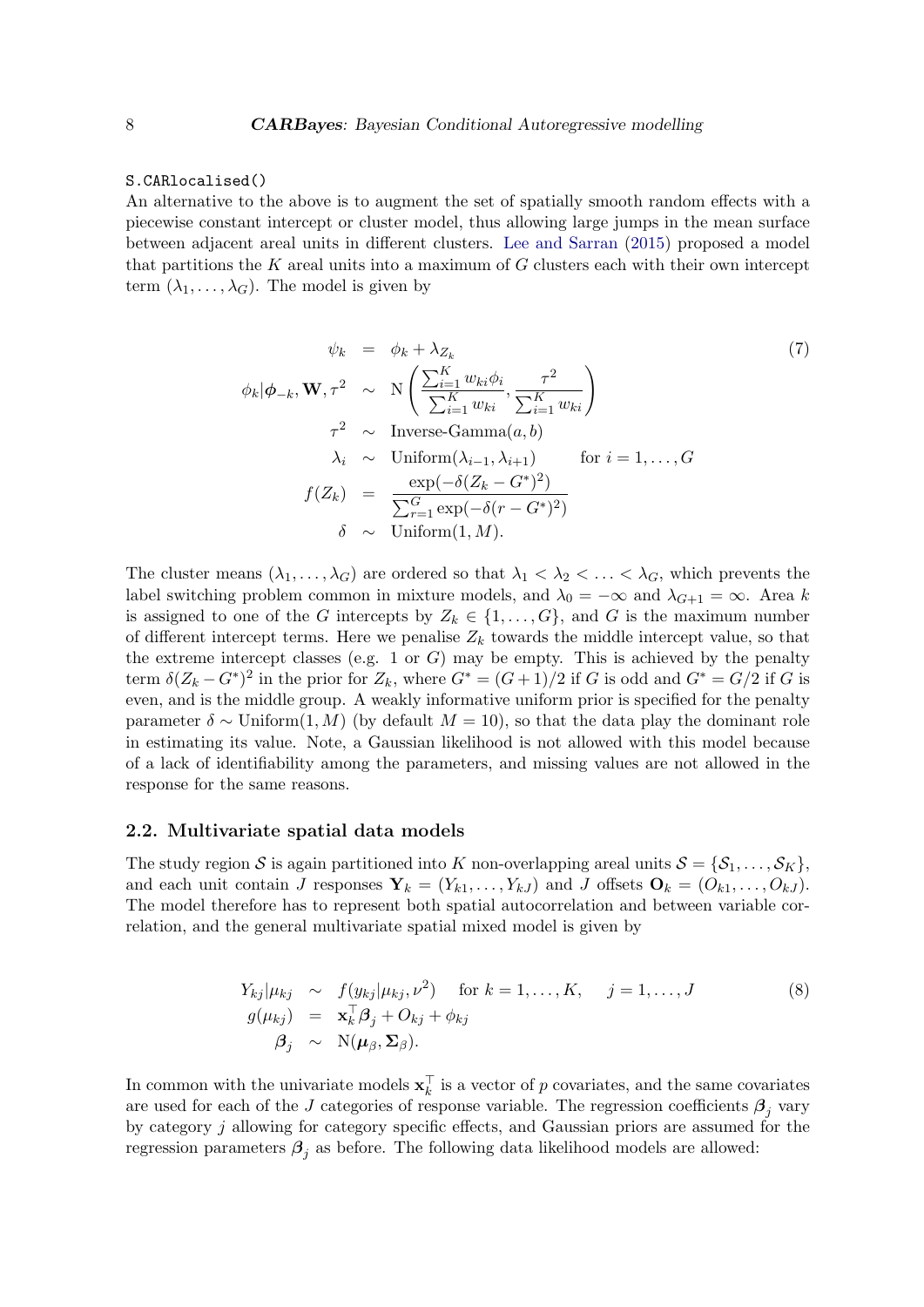- Binomial  $Y_{kj} \sim \text{Binomial}(n_{kj}, \theta_{kj})$  and  $\ln(\theta_{kj}/(1-\theta_{kj})) = \mathbf{x}_k^{\top} \mathbf{\beta}_j + O_{kj} + \phi_{kj}$ .
- Gaussian  $Y_{kj} \sim N(\mu_{kj}, \nu^2)$  and  $\mu_{kj} = \mathbf{x}_k^{\top} \boldsymbol{\beta}_j + O_{kj} + \phi_{kj}$ .

The scale parameter  $\nu^2$  for the Gaussian likelihood is assigned a conjugate inversegamma prior distribution, where the default specification is  $\nu^2 \sim \text{Inverse-Gamma}(1, 0.01)$ .

• **Multinomial** -  $\mathbf{Y}_k \sim \text{Multinomial}(n_k, \theta_{k1}, \dots, \theta_{kJ})$  and  $\ln(\theta_{kj} / \theta_{k1}) = \mathbf{x}_k^{\top} \mathbf{\beta}_j + O_{kj} + \theta_{kj}$  $\phi_{kj}$ , where  $n_k = \sum_{j=1}^{J} Y_{kj}$ .

The above holds for categories  $j = 2, \ldots, J$ , and thus category  $j = 1$  is a baseline and has no regression parameters or random effects or offset terms (they are all zero). Here  $\theta_{kj}$  is the probability of a single outcome in area k being in category j, and hence  $\sum_{j=1}^{J} \theta_{kj} = 1.$ 

• Poisson -  $Y_{kj} \sim \text{Poisson}(\mu_{kj})$  and  $\ln(\mu_{kj}) = \mathbf{x}_k^{\top} \mathbf{\beta}_j + O_{kj} + \phi_{kj}$ .

When fitting this model the response variable and offset should be  $K \times J$  matrices, while each covariate should be a  $K \times 1$  vector. As the multinomial model models the first category as a baseline there will be  $J-1$  different regression parameter sets and random effect surfaces, where as for the other data likelihood models there will be J regression parameter sets and random effect surfaces. The set of random effects are denoted by  $\phi = (\phi_1, \dots, \phi_K)$ , where  $\phi_k = (\phi_{k1}, \ldots, \phi_{kJ})$  are the set of J values  $(J-1$  for the multinomial model where  $\phi_{k1} = 0$ ) for area k. The random effects need to model both spatial autocorrelation and between variable correlation, and this is achieved using a multivariate conditional autoregressive (MCAR) model, for details see [Gelfand and Vounatsou](#page-27-6) [\(2003\)](#page-27-6). CARBayes can fit the following multivariate data models.

#### S.glm()

The S.glm() function discussed earlier can also be applied to multinomial data, where in the above equation  $\phi_{kj} = 0$  for all  $(k, j)$ .

#### MVS.CARleroux()

This model can be implemented with binomial, Gaussian, multinomial and Poisson data likelihoods. The random effects  $\phi$  are modelled using the approach outlined in [Kavanagh](#page-27-7) *et al.*  $(2016)$  given by:

<span id="page-8-0"></span>
$$
\phi \sim \mathrm{N}\left(\mathbf{0}, \left[\mathbf{Q}(\mathbf{W}, \rho) \otimes \mathbf{\Sigma}^{-1}\right]^{-1}\right). \tag{9}
$$

Here  $\mathbf{Q}(\mathbf{W}, \rho) = \rho[\text{diag}(\mathbf{W}\mathbf{1}) - \mathbf{W}] + (1-\rho)\mathbf{I}$  is the precision matrix for the joint distribution corresponding to the CAR prior proposed by [Leroux](#page-28-4) et al. [\(2000\)](#page-28-4) and described above, while  $\Sigma_{J\times J}$  is a cross variable covariance matrix. In common with the univariate models, the correlation structure imposed by [\(9\)](#page-8-0) is more easily seen by its full conditional form, that is:

$$
\phi_k | \phi_{-k}, \mathbf{W}, \Sigma, \rho \sim \mathcal{N}\left(\frac{\rho \sum_{i=1}^K w_{ki} \phi_i}{\rho \sum_{i=1}^K w_{ki} + 1 - \rho}, \frac{\Sigma}{\rho \sum_{i=1}^K w_{ki} + 1 - \rho}\right)
$$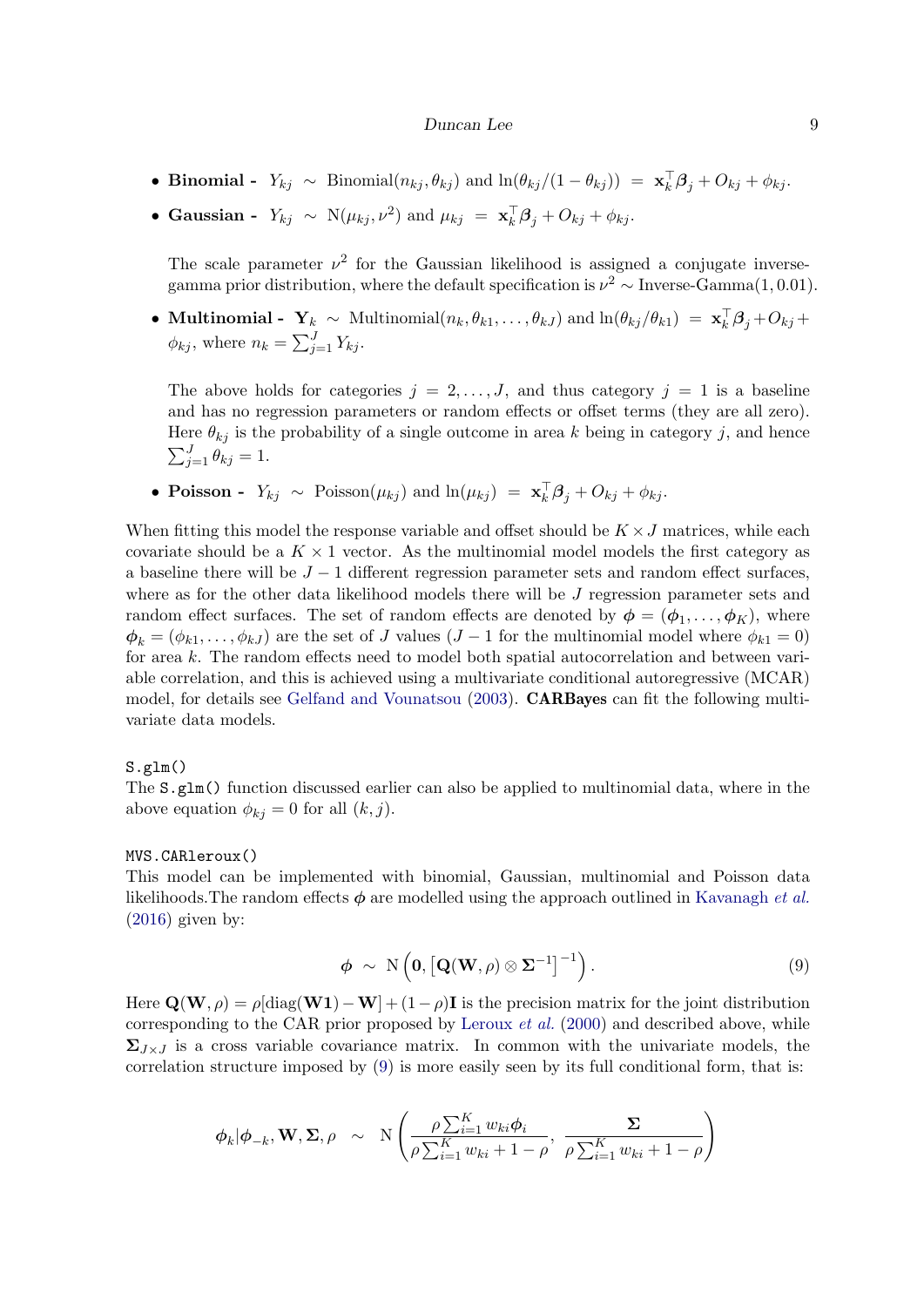$\Sigma \sim$  Inverse-Wishart $(df, \Omega)$  $\rho \sim$  Uniform $(0, 1)$ ,

where  $\phi_{-k}$  denotes the vector of random effects except those relating to the kth areal unit. Here df is the degrees of freedom for the Inverse-Wishart prior for  $\Sigma$  and the default value is  $df = J + 1$ . Similarly,  $\Omega$  is the  $J \times J$  scale matrix, with the default value being the identity matrix. In common with the univariate model S.CARleroux(), the spatial autocorrelation parameter  $\rho$  can be fixed to any value in the unit interval using the argument rho.

### 2.3. Two-level spatial data models

The study region S is again partitioned into K non-overlapping areal units  $S = \{S_1, \ldots, S_K\}$ , and data are available on  $m_k$  individuals within area k. Thus for areal unit  $S_k$  there are  $m_k$ different response variables being modelled, leading to both spatial variation and individuallevel variation. The general likelihood model allowed for these data is given by

$$
Y_{kj}|\mu_{kj} \sim f(y_{kj}|\mu_{kj}, \nu^2) \quad \text{for } k = 1, \dots, K, \quad j = 1, \dots, m_k,
$$
  
\n
$$
g(\mu_{kj}) = \mathbf{x}_{kj}^{\top} \boldsymbol{\beta} + O_{kj} + \psi_{kj},
$$
  
\n
$$
\boldsymbol{\beta} \sim \mathcal{N}(\boldsymbol{\mu}_{\beta}, \boldsymbol{\Sigma}_{\beta}).
$$
\n(10)

In common with the univariate models  $(\mathbf{x}_{kj}^{\top}, O_{kj})$  are respectively a vector of p covariates and an offset for individual  $j$  within area  $k$ . For this model the response and each covariate vector is of length  $m = \sum_{k=1}^{K} m_k$ . Gaussian priors are again assumed for the regression parameters  $\beta$ . Binomial, Gaussian and Poisson data likelihood models are allowed, that is:

- Binomial  $Y_{kj} \sim \text{Binomial}(n_{kj}, \theta_{kj})$  and  $\ln(\theta_{kj}/(1-\theta_{kj})) = \mathbf{x}_{kj}^{\top} \boldsymbol{\beta} + O_{kj} + \psi_{kj}$ .
- Gaussian  $Y_{kj} \sim N(\mu_{kj}, \nu^2)$  and  $\mu_{kj} = \mathbf{x}_{kj}^{\top} \boldsymbol{\beta} + O_{kj} + \psi_{kj}$ .

The scale parameter  $\nu^2$  for the Gaussian likelihood is assigned a conjugate inversegamma prior distribution, where the default specification is  $\nu^2 \sim \text{Inverse-Gamma}(1, 0.01)$ .

• Poisson -  $Y_{kj} \sim \text{Poisson}(\mu_{kj})$  and  $\ln(\mu_{kj}) = \mathbf{x}_{kj}^{\top} \boldsymbol{\beta} + O_{kj} + \psi_{kj}$ .

**CARBayes** can only fit the following model for  $\psi_{ki}$ .

#### S.CARmultilevel()

This model can be implemented with binomial, Gaussian and Poisson data likelihoods. The spatial and individual-level variation are modelled by the decomposition:

$$
\psi_{kj} = \phi_k + \zeta_{\lambda(k,j)},
$$
\n
$$
\phi_k | \phi_{-k} \sim N\left(\frac{\rho \sum_{j=1}^K w_{kj} \phi_j}{\rho \sum_{j=1}^K w_{kj} + 1 - \rho}, \frac{\tau^2}{\rho \sum_{j=1}^K w_{kj} + 1 - \rho}\right),
$$
\n(11)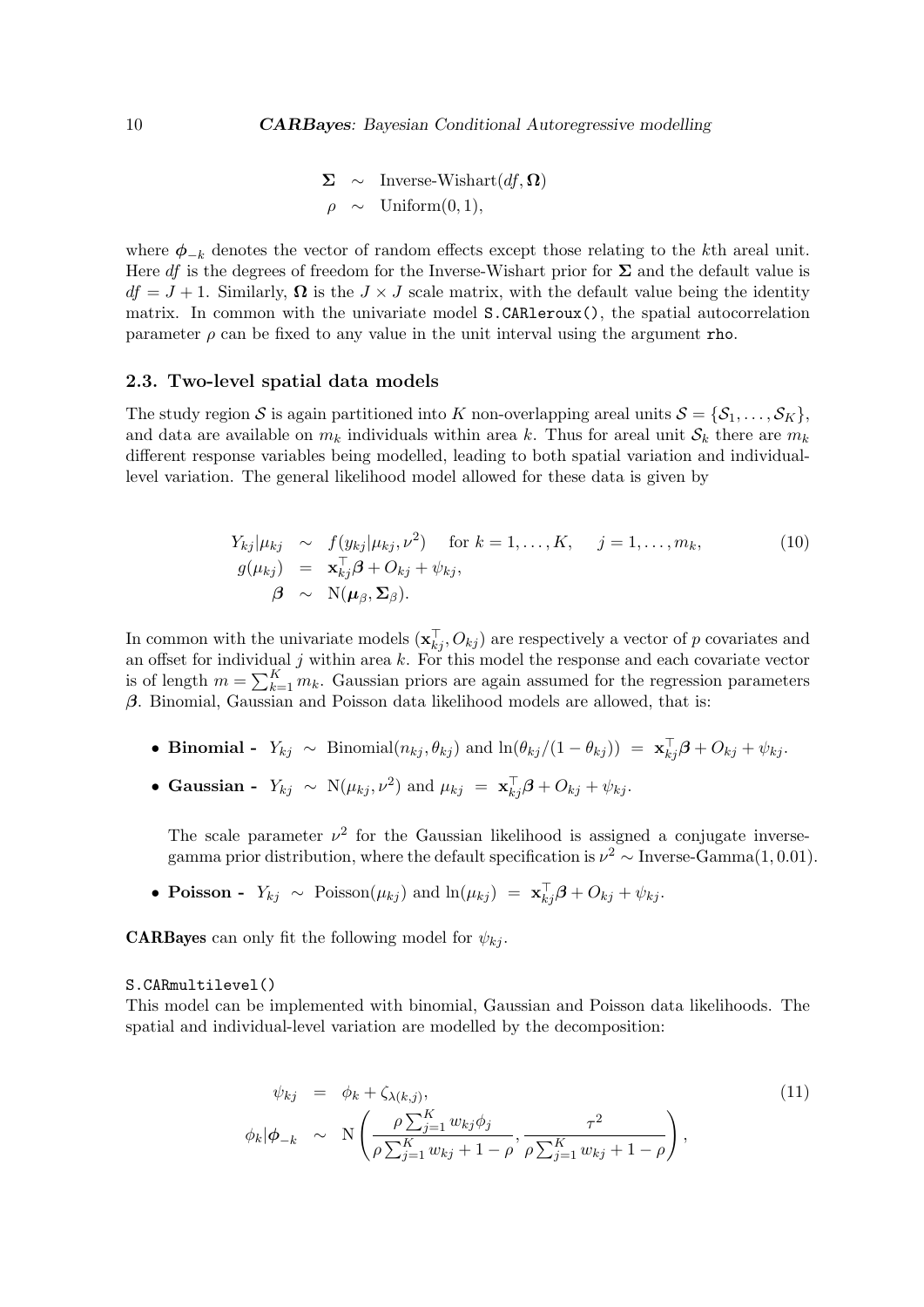$$
\begin{aligned}\n\zeta_r &\sim N(0, \sigma^2) \quad \text{for all } r, \\
\tau^2, \sigma^2 &\sim \text{Inverse-Gamma}(a, b). \\
\rho &\sim \text{Uniform}(0, 1).\n\end{aligned}
$$

The spatial variation is modelled by  $\phi = (\phi_1, \ldots, \phi_K)$ , which is common to all individuals within each area and is modelled by the CAR prior proposed by [Leroux](#page-28-4)  $et \ al.$  [\(2000\)](#page-28-4). Again  $\rho$  can be fixed to any value in the unit interval using the argument rho. The ordering of the response and covariate data vectors are not constrained to have all individuals in area 1 followed by all individuals in area 2, etc. Instead, the S.CARmultilevel() function requires the ind.area argument to be specified, which is a vector of length  $m$ . Each element in that vector must be an integer between 1 and K (where K is the number of areas), and denotes which area an individual belongs to as ordered by the  $W$  matrix. For example, if the rth element of  $\text{ind. area}$  is 5, then the rth element in each response and covariate data vector refers to an individual in area 5, that is the area represented by the 5th row of the neighbourhood matrix W.

The second term  $\zeta_{\lambda(k,j)}$  is a random effect allowing for individual-level variation, which is given an independent and identically distributed zero-mean Gaussian prior with a constant variance  $\sigma^2$ . It can incorporate correlation between individuals (if desired) by allowing different individuals to have the same random effect value. For example, if individual  $r$  in area  $S_k$  had the same random effect value as individual s in area  $S_t$ , then  $\lambda(k,r) = \lambda(t,s)$ . Operationally, this random effect structure is achieved by specifying the ind.re argument in the S.CARmultilevel() function as a factor variable, which is the same length as each response and covariate data vector, namely  $m$ . Two data points with the same level of this factor variable will have the same random effect value. This individual-level variation term  $\zeta_{\lambda(k,j)}$  can be omitted from the model by omitting the ind.re argument from the S.CARmultilevel() function call.

### 2.4. Inference

All models in this package are fitted in a Bayesian setting using MCMC simulation, via a combination of Gibbs sampling (when the appropriate full conditional distributions are proportional to standard distributions) and Metropolis type steps. The Metropolis steps for the random effects and the regression parameters use the Metropolis adjusted Langevin algorithm (MALA, [Roberts and Rosenthal 1998\)](#page-29-9), although for the random effects there is the option of using simple random walk Metropolis steps by setting MALA=FALSE in the function call. Note also that simple random walk Metropolis updates are used in the multinomial models. The overall functions that implement the MCMC algorithms are written in R, while the computationally intensive updating steps are written as computationally efficient  $C_{++}$  routines using the R package Rcpp [\(Eddelbuettel and Francois 2011\)](#page-27-8). Additionally, the sparsity of the neighbourhood matrix  $\bf{W}$  is utilised via its triplet form when updating the random effects within the algorithms, which increases the computational efficiency of the software. Additionally, matrix identities and Kronecker product forms are used to speed up the computation where possible. Missing values are allowed in the response variable  $\bf{Y}$  for most models (not the S.CARlocalised() model), and are treated as additional parameters to be updated in the MCMC algorithm using a data augmentation approach [\(Tanner and Wong 1987\)](#page-29-7).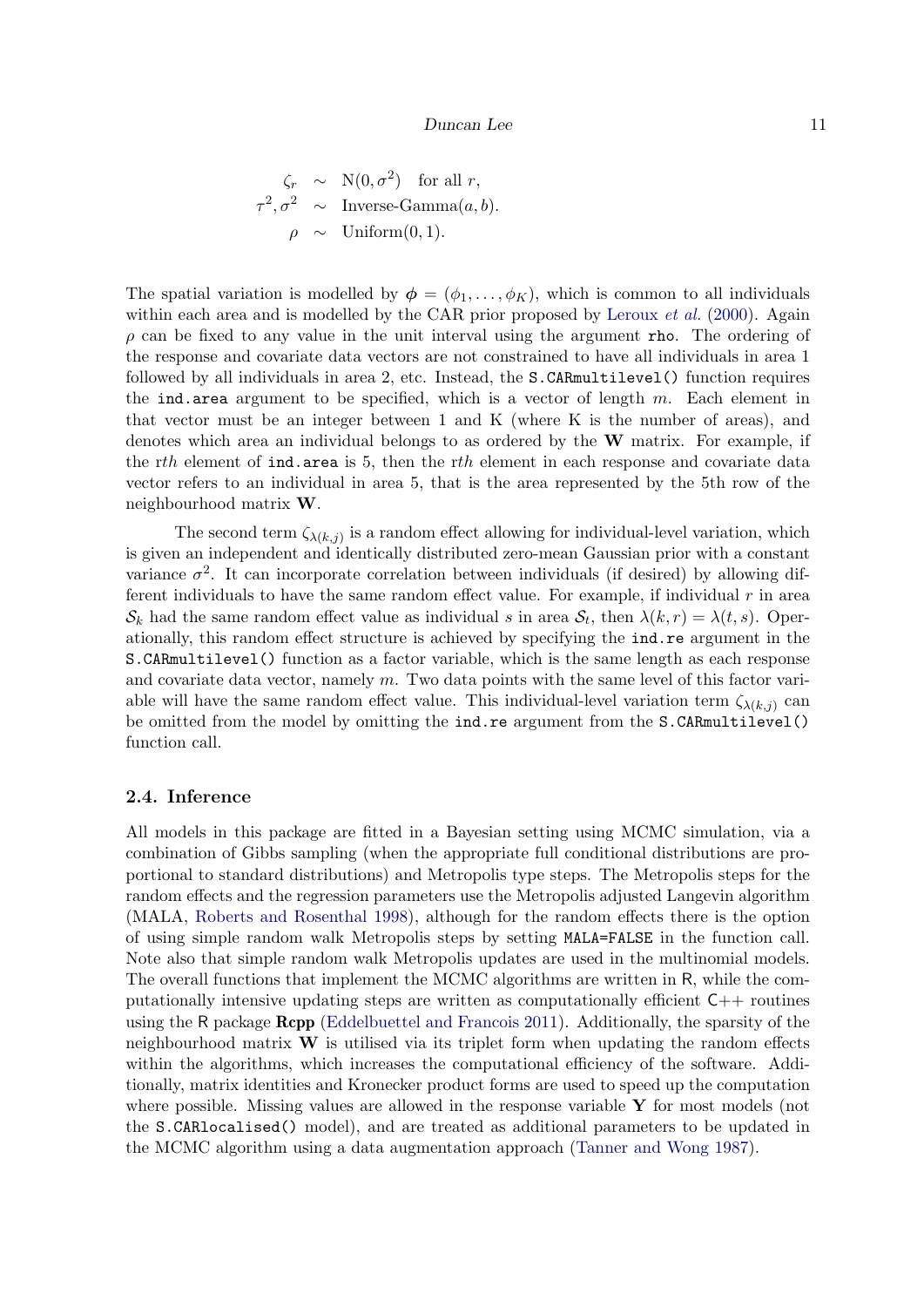# 3. Loading and using the software

### 3.1. Loading the software

CARBayes is an add-on package to the statistical software R, and is freely available to download from the Comprehensive R Archive Network (CRAN, http://cran.r-project.org/) for Windows, Linux and Apple platforms. The package requires  $R \geq 3.0.0$  and depends on packages **MASS** [\(Venables and Ripley 2002\)](#page-29-10), and  $\mathbf{Rcpp}$  ( $> 0.11.5$ ). Additionally, it imports functionality from the following other packages: CARBayesdata [\(Lee 2016\)](#page-28-12), coda [\(Plummer](#page-29-11) [et al.](#page-29-11) [2006\)](#page-29-11), leaflet [\(Cheng](#page-27-9) et al. [2018\)](#page-27-9), matrixcalc [\(Novomestky 2012\)](#page-29-12), MCMCpack [\(Martin](#page-28-13) [et al.](#page-28-13) [2011\)](#page-28-13), spam [\(Furrer and Sain 2010\)](#page-27-10), sp [\(Bivand](#page-27-11) et al. [2013\)](#page-27-11), spdep, stats, truncnorm [\(Trautmann](#page-29-13) et al. [2014\)](#page-29-13) and utils. Once installed it can be loaded using the command library(CARBayes).

Note, certain functionality from the packages listed in the previous paragraph are automatically loaded upon loading **CARBayes**, but only for use within the package. However, a complete spatial analysis will typically also include the creation of the neighbourhood matrix W from a shapefile, the production of spatial maps of the fitted values and residuals, and tests for the presence of spatial autocorrelation. To achieve these tasks the following packages should be loaded separately into R: leaflet, maptools, rgdal [\(Bivand](#page-27-12) *et al.* [2018\)](#page-27-12), shapefiles, sp and spdep.

### 3.2. Using the software

The software can fit seven models: S.glm(), S.CARbym(), S.CARleroux(), S.CARdissimilarity() and S.CARlocalised() for univariate spatial data, MVS.CARleroux() for multivariate spatial data, and S.CARmultilevel() for two-level data relating to individuals within areas. Full details of the arguments required for each model are given in the helpfiles. However, the main common arguments that are required for a baseline analysis (for example using default priors) are as follows.

- formula A formula for the covariate part of the model using the same syntax as the lm() function. Offsets can be included here using the offset() function.
- family The likelihood model which must be one of "binomial", "gaussian", "multinomial", "poisson" or "zip".
- trials This is only needed if family="binomial" or family="multinomial", and is a vector the same length as the response containing the total number of trials for each area.
- W A  $K \times K$  symmetric and non-negative neighbourhood matrix, whose row sums must all be positive.
- burnin The number of MCMC samples to discard as the burn-in period.
- n.sample The number of MCMC samples to generate.

When a model has run **CARBayes** has the following summary extractor functions: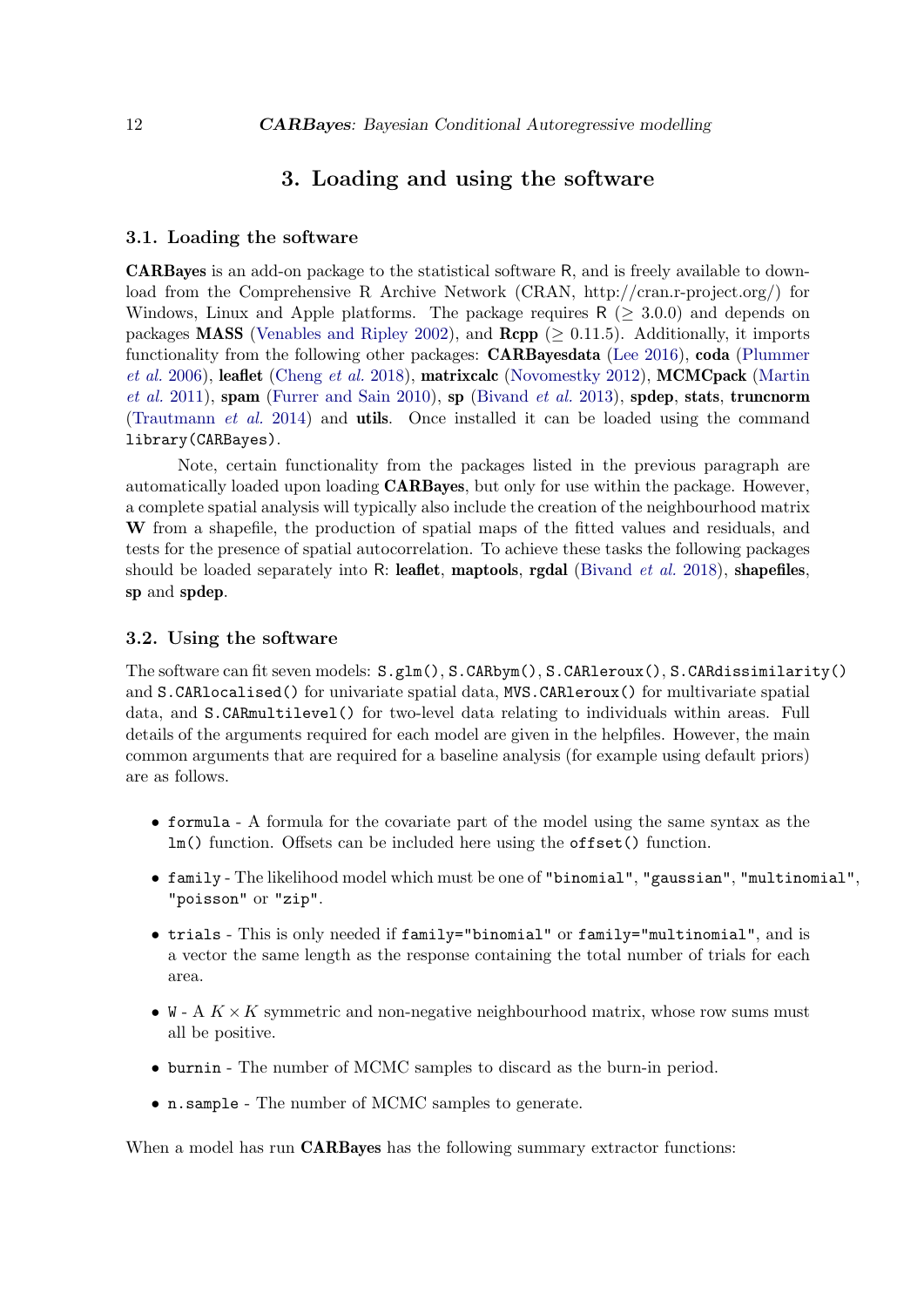- coef() returns the estimated (posterior median) regression coefficients.
- fitted() returns the fitted values based on posterior medians.
- logLik() returns the estimated loglikelihood.
- model.matrix() returns the design matrix of covariates.
- print() prints a summary of the fitted model to the screen, including both parameter summaries and convergence diagnostics for the MCMC run.
- residuals() returns either the "response" (raw) or "pearson", residuals from the model (based on posterior means).

Additionally, CARBayes has functions summarise.samples() and summarise.lincomb() to summarise the results, and both functions are illustrated in the examples that follow. The software updates the user on its progress to the R console, which allows the user to monitor the function's progress. However, using the verbose=FALSE option will disable this feature. Once run, each model returns a list object with the following components.

- summary.results A summary table of selected parameters that is presented when using the print() function. The table includes the posterior median (Median) and 95% credible interval (2.5%, 97.5%), the number of samples generated (n.sample), the acceptance rate for the Markov chain (% accept), the effective number of independent samples using the effectiveSize() function from the coda package (n.effective), and the convergence diagnostic proposed by [Geweke](#page-27-13) [\(1992\)](#page-27-13) and implemented in the coda package (Geweke.diag). This diagnostic takes the form of a Z-score, so that convergence is suggested by the statistic being within the range (-1.96, 1.96).
- samples A list containing the MCMC samples generated from the model, where each element in the list is a matrix. The names of these matrix objects correspond to the parameters defined in Section 2 of this paper, and each column of a matrix contains the set of samples for a single parameter. This list includes samples from the posterior distribution of the fitted values for each data point (fitted). Additionally, if the response variable Y contains missing values, then samples from its posterior predictive distribution obtained via data augmentation are available (Y).
- fitted.values The fitted values based on posterior medians from the model. For the univariate data models this is a vector, while for the multivariate data models this is a matrix.
- residuals For the univariate data models this is a matrix with 2 columns, where each column is a type of residual and each row relates to a single data point. The types are response (raw) and pearson. For the multivariate data models this is a list with  $2 K \times J$ matrix elements, where each matrix element is a type of residual (*response* or *pearson*).
- modelfit Model fit criteria including the Deviance Information Criterion (DIC, [Spiegel](#page-29-14)[halter](#page-29-14) *et al.* [\(2002\)](#page-29-14)) and its corresponding estimated effective number of parameters (p.d), the Watanabe-Akaike Information Criterion (WAIC, [Watanabe](#page-29-15) [\(2010\)](#page-29-15)) and its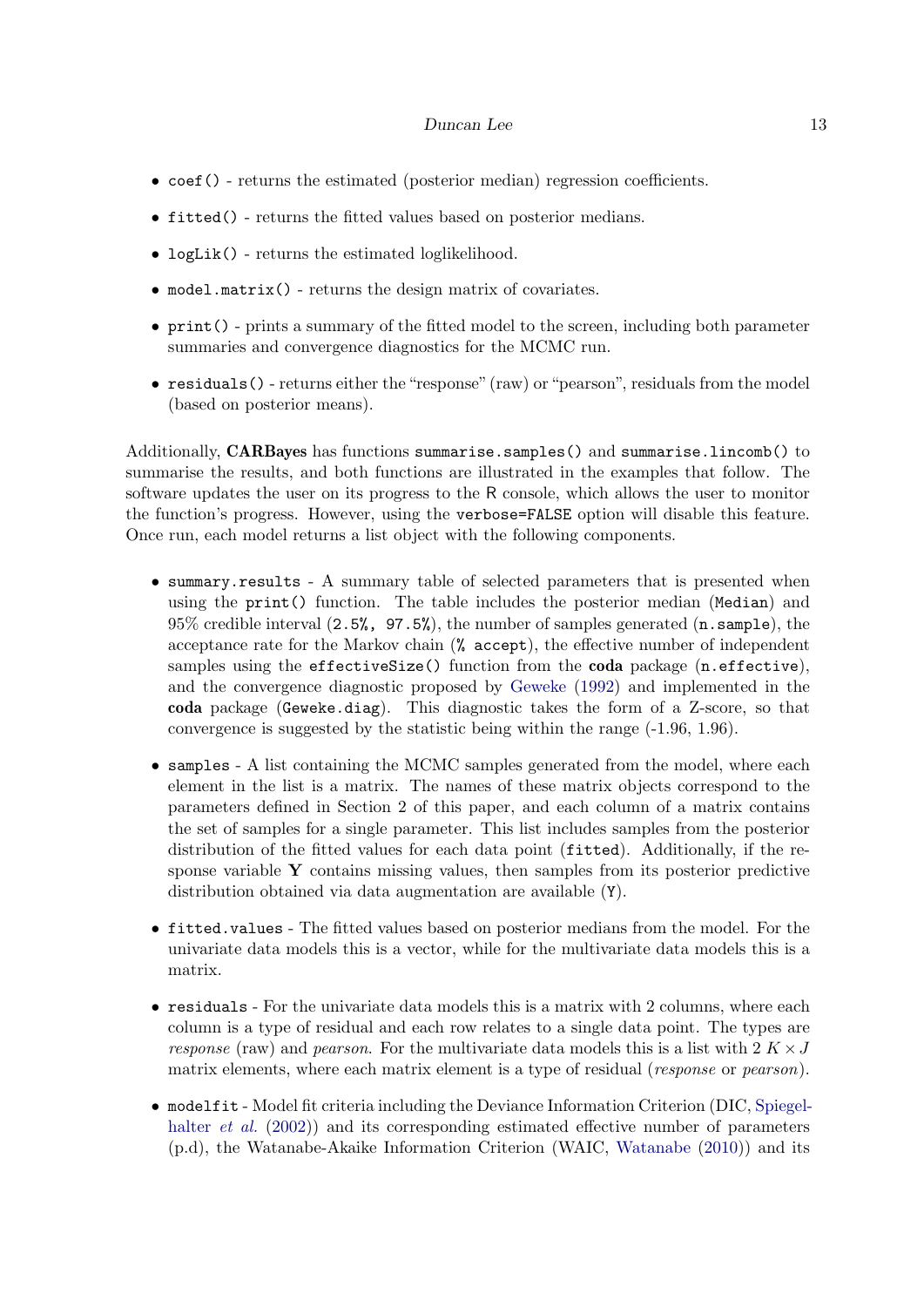corresponding estimated number of effective parameters (p.w), the Log Marginal Predictive Likelihood (LMPL, [Congdon](#page-27-14) [\(2005\)](#page-27-14)), and the loglikelihood. The best fitting model is one that minimises the DIC and WAIC but maximises the LMPL. If the response data contains missing data, the DIC is computed based on only the observed data (see [Celeux](#page-27-15) et al. [\(2006\)](#page-27-15)).

- accept The acceptance probabilities for the parameters.
- localised.structure This element is NULL except for the models S.CARdissimilarity() and S.CARlocalised(). For S.CARdissimilarity it is a list containing two matrices, W.posterior and W.border.prob. W.posterior contains posterior medians for each element  $w_{ki}$  of the  $K \times K$  neighbourhood matrix **W**, while W.border.prob contains posterior probabilities that each  $w_{kj}$  element equals zero, which corresponds to the posterior probability of a boundary in the random effects surface. The latter is only present if W.binary=TRUE, otherwise it is missing (NA). In all cases elements of W that correspond to non-neighbouring areas as determined by the original W matrix have NA values. For  $S$ .CARlocalised() this element is a vector of length  $K$ , and gives the posterior median class  $(Z_k \text{ value})$  that each data point is assigned to.
- formula The formula (as a text string) for the response, covariate and offset part of the model.
- model- A text string describing the model that has been fitted.
- X The design matrix of covariates inherited from the formula argument.

The remainder of this vignette illustrates the **CARBayes** software via 3 worked examples.

# 4. Example 1 - Scottish lip cancer data

The first example is the famous Scottish lip cancer data set, which is included purely to illustrate how to combine a data frame and shapefile together into a SpatialPolygonsDataFrame object. The creation of this object allows spatial maps to be produced of variables of interest, as well as allowing the neighbourhood matrix  $W$  to be created for use in the models implemented in CARBayes. The Scottish lip cancer data are contained in the CARBayesdata package and can be loaded into R using the following commands:

```
R> library(CARBayesdata)
R> library(shapefiles)
R> library(sp)
R> data(lipdata)
R> data(lipdbf)
R> data(lipshp)
```
To create a SpatialPolygonsDataFrame object you essentially need two types of data. The first is a data.frame containing the data you wish to model. If this is a comma separated variable (csv) file then it can be read into R using the command read.csv(). The second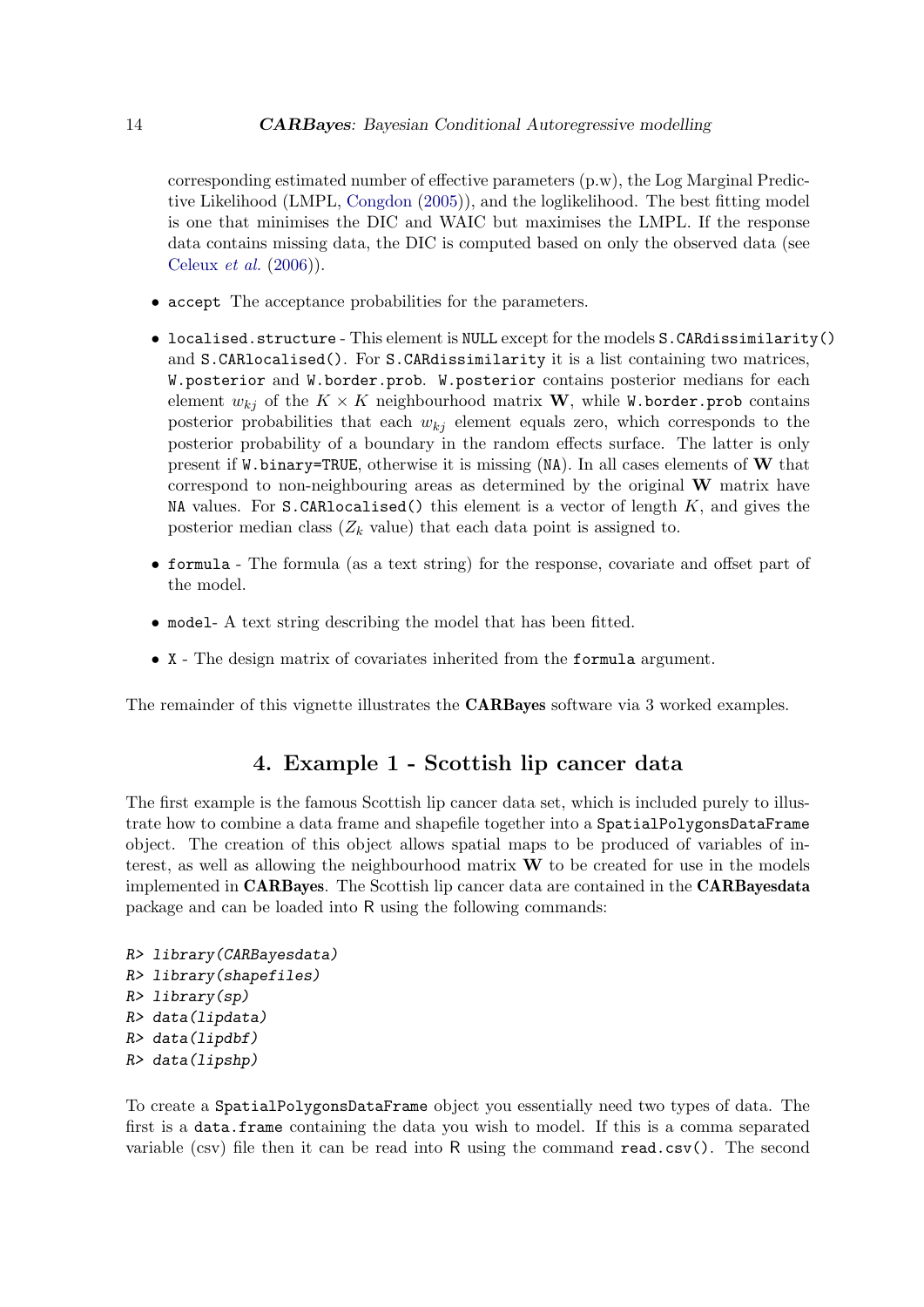data type is a shapefile, which comprises many separate components with different file extensions. Here we need two of these components: shapefile.shp containing the polygons, and shapefile.dbf containing a unique identifier linking each row in the data.frame to a polygon in the shapefile. shp file. The shapefiles can be read in to R using the read. shp() and read.dbf() functions. In the above example the code data(lipdata) loads the data.frame object, data(lipdbf) loads the  $dbf$  component of the shapefile, while data(lipshp) loads the *shp* component of the shapefile. These three data sets can be combined together to create a SpatialPolygonsDataFrame object using the combine.data.shapefile() function.

```
R> library(CARBayes)
R> lipdbf$dbf <- lipdbf$dbf[ ,c(2,1)]
R> data.combined <- combine.data.shapefile(data=lipdata, shp=lipshp, dbf=lipdbf)
```
For this function to work the row-names of the data-frame (lipdata) must be contained in the first column of the .dbf (lipdbf\$dbf) object, which is the reason for re-ordering the columns in the second line of the above code. The data.combined object is a SpatialPolygonsDataFrame object, which is what is created in  **if shapefiles are read in using the <b>rgdal** package [\(Bivand](#page-27-12) [et al.](#page-27-12) [2018\)](#page-27-12).

# 5. Example 2 - property prices in Greater Glasgow

The CARBayes software is illustrated by modelling the spatial pattern in average property prices across Greater Glasgow, Scotland, in 2008. This is an ecological regression analysis, whose aim is to identify the factors that affect property prices and quantify their effects.

# 5.1. Data and exploratory analysis

The data come from the Scottish Statistics database (http://statistics.gov.scot), but are also included in the CARBayesdata R package. The study region is the Greater Glasgow and Clyde health board (GGHB), which is split into 271 Intermediate Geographies (IG). These IGs are also known as Intermediate zones (IG), but hereafter we refer to them as Intermediate Geographies. These IGs are small areas that have a median area of 124 hectares and a median population of 4,239. These data can be loaded into R using the code shown below:

```
R> library(CARBayesdata)
R> library(sp)
R> data(GGHB.IG)
R> data(pricedata)
```
The GGHB.IG object is a SpatialPolygonsDataFrame containing the spatial information for the GGHB, which is used to plot the data, construct the neighbourhood matrix  $W$ , and conduct a test for spatial autocorrelation. The pricedata object is a data.frame containing the property price data for 270 of the 271 IGs in GGHB, because one area had outlying values and was hence removed. These two data sets can be merged using the code below

R> propertydata.spatial <- merge(x=GGHB.IG, y=pricedata, by="IG", all.x=FALSE)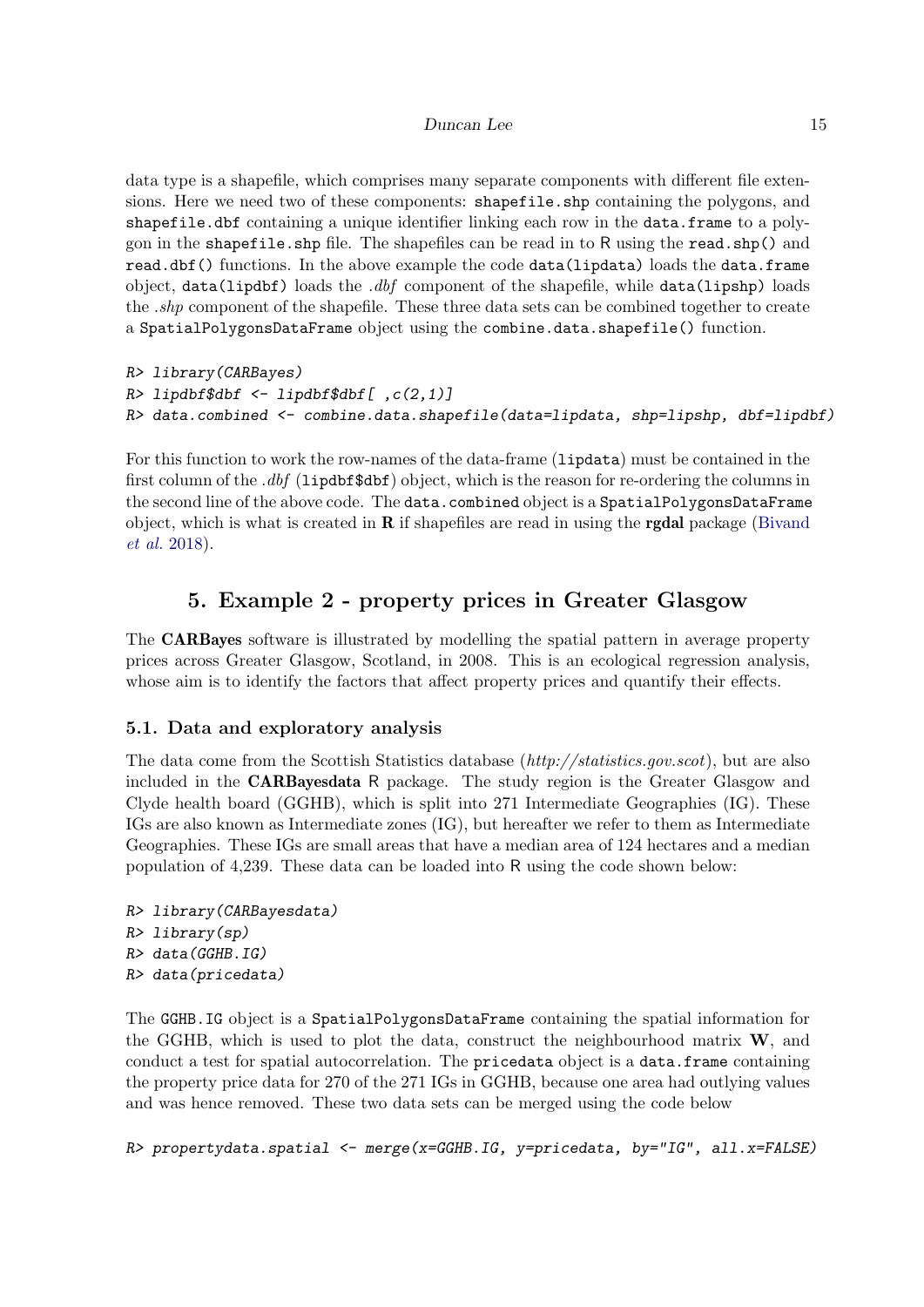| Variable                       | Percentiles |        |        |        |        |
|--------------------------------|-------------|--------|--------|--------|--------|
|                                | $0\%$       | $25\%$ | $50\%$ | $75\%$ | 100\%  |
| Property price (in thousands)  | 50.0        | 95.0   | 121.8  | 159.2  | 372.8  |
| Crime rate (per $10,000$ )     | 85.0        | 303.2  | 517.0  | 728.0  | 1994.0 |
| Number of rooms (median)       | 3           |        |        |        |        |
| Property sales                 | 4           | 46     | 58     | 85     | 266    |
| Drive time to a shop (minutes) | 0.3         | 0.8    | 12     | 1.9    | 8.5    |

<span id="page-15-0"></span>Table 1: Summary of the distribution of the data.

The variables in pricedata are summarised in Table [1,](#page-15-0) which displays the percentiles of their distribution (with the exception of the categorical variable type). The response variable in this study is the median price (in thousands, price) of all properties sold in 2008 in each IG. The table shows large variation in this variable, with average prices ranging between  $\pounds 50,000$ and  $\pounds 372,800$  across the study region. The first covariate in this study is the crime rate (crime) in each IG, because areas with higher crime rates are likely to be less desirable to live in. Crime rate is measured as the total number of recorded crimes in each IG per 10,000 people that live there, and the values range between 85 and 1994. Other covariates included in this study are the median number of rooms in a property (rooms), the number of properties that sold in a year (sales), and the average time taken to drive to the nearest shopping centre (driveshop). The latter is a proxy measure of access to services which may affect property prices. Finally, a categorical variable measuring the most prevalent property type in each area is available (type), with levels; 'flat'  $(68\% \text{ of areas})$ , 'terraced'  $(7\%)$ , 'semi-detached'  $(13\%)$ and 'detached' (12%).

A spatial map of the price response variable can be overlaid on a OpenStreetMap using the functionality of the leaflet package. However, first the propertydata.spatial object needs to have its coordinate reference system changed to longitude and latitude as this is what the leaflet package requires, which can be done using the following R code.

```
R> library(rgdal)
R> propertydata.spatial <- spTransform(propertydata.spatial,
+ CRS("+proj=longlat +datum=WGS84 +no_defs"))
```
Then a map of price can be drawn using the following code.

```
R> library(leaflet)
R> colours <- colorNumeric(palette = "BuPu", domain = propertydata.spatial@data$price)
R> map1 <- leaflet(data=propertydata.spatial) %>%
+ addTiles() %>%
+ addPolygons(fillColor = ~colours(price), color="red", weight=1,
+ fillOpacity = 0.7) %>%
+ addLegend(pal = colours, values = propertydata.spatial@data$price, opacity = 1,
                 + title="Price") %>%
+ addScaleBar(position="bottomleft")
R> map1
```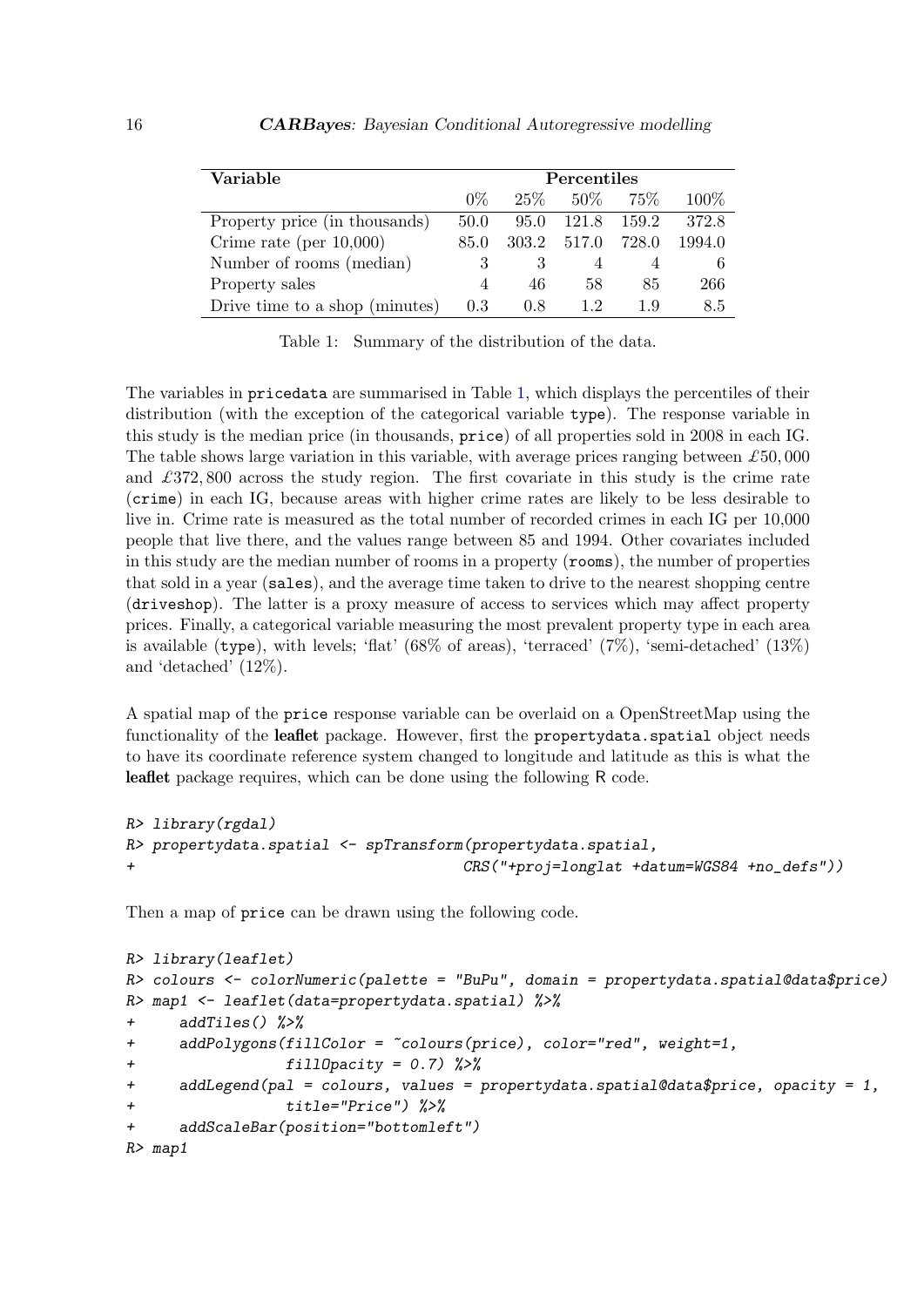

<span id="page-16-0"></span>Figure 1: Map showing the average property price in each IG (in thousands).

The map is shown in Figure [1](#page-16-0) and suggests that Glasgow has a number of property submarkets, whose prices are not related to those in neighbouring areas. An example of this is the two groups of higher priced regions north of the river Clyde, which are the highly sought after Westerton / Bearsden (northerly cluster) and Dowanhill / Hyndland (central cluster) districts.

### 5.2. Non-spatial modelling

The natural log of the median property price is treated as the response and assumed to be Gaussian, and an initial covariate only model is built in a frequentist framework using linear models. Initial plots of the data using the pairs() command suggest that the natural log of drive time to a shopping centre (driveshop) is linearly related to the response, and that crime rate (crime) has a non-linear relationship to the response. The natural log transformations of price and driveshop are created using the following commands.

```
R> propertydata.spatial@data$logprice <- log(propertydata.spatial@data$price)
R> propertydata.spatial@data$logdriveshop <- log(propertydata.spatial@data$driveshop)
```
A model with all the covariates is fitted to the data, where the crime rate variable is modelled as non-linear using a natural cubic spline with 3 degrees of freedom.

```
R> library(splines)
R> form <- logprice~ns(crime,3)+rooms+sales+factor(type) + logdriveshop
R> model <- lm(formula=form, data=propertydata.spatial@data)
```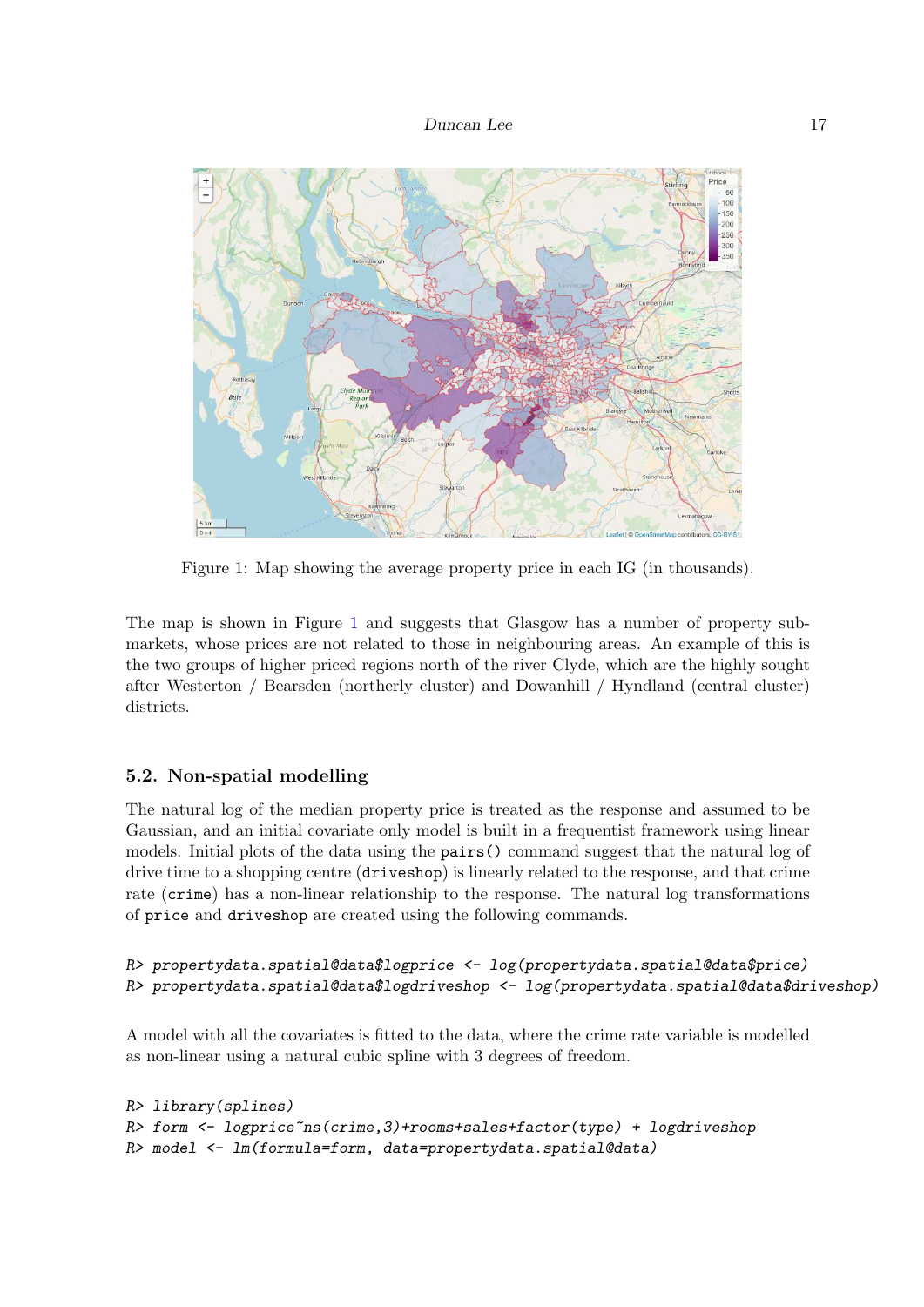From fitting this model all of the numeric covariates are significantly related to the response at the 5% level, suggesting they all play an important role in explaining the spatial pattern in median property price. The predominant property type variable also appears to be important, with areas where the level is 'detached' (the baseline level) having significantly higher property prices than the other three levels.

To quantify the presence of spatial autocorrelation in the residuals from this model we can compute Moran's I statistic [\(Moran 1950\)](#page-28-14) and conduct a permutation test. The permutation test has the null hypothesis of no spatial autocorrelation and an alternative hypothesis of positive spatial autocorrelation, and is conducted using the moran.mc() function from the spdep package. The test can be implemented using the code below. Lines 2 and 3 turn propertydata.spatial into a neighbourhood (nb) object and then into a listw object, which is required by the moran.mc() function.

```
R> library(spdep)
R> W.nb <- poly2nb(propertydata.spatial, row.names = rownames(propertydata.spatial@data))
R> W.list <- nb2listw(W.nb, style="B")
R> resid.model <- residuals(model)
R> moran.mc(x=resid.model, listw=W.list, nsim=1000)
       Monte-Carlo simulation of Moran I
data: resid.model
weights: W.list
number of simulations + 1: 1001
statistic = 0.2733, observed rank = 1001, p-value = 0.000999alternative hypothesis: greater
```
The Moran's I test has a p-value much less than 0.05, which suggests that the residuals contain substantial positive spatial autocorrelation.

### 5.3. Spatial modelling with CARBayes

The residual spatial autocorrelation can be accounted for by adding a set of random effects to the model, and we apply model [\(1\)](#page-2-0) and [\(3\)](#page-5-0) to the data as shown below. Note, line 2 creates the binary neighbourhood matrix W from the W.nb object.

```
R> library(CARBayes)
R > W < -nb2mat(W.nb, style="B"')R> model.spatial <- S.CARleroux(formula=form, data=propertydata.spatial@data,
+ family="gaussian", W=W, burnin=100000, n.sample=300000, thin=20)
```
In the above code the covariate and offset component defined by formula is the same as for the simple linear model fitted earlier, and the neighbourhood matrix W is binary and defined by whether or not two areas share a common border. Inference for this model is based on 10,000 MCMC samples, which were obtained following a burn-in period of 100,000 and thinning the remaining 200,000 samples by 20 to reduced their autocorrelation. A summary of the fitted model can be obtained using the following code.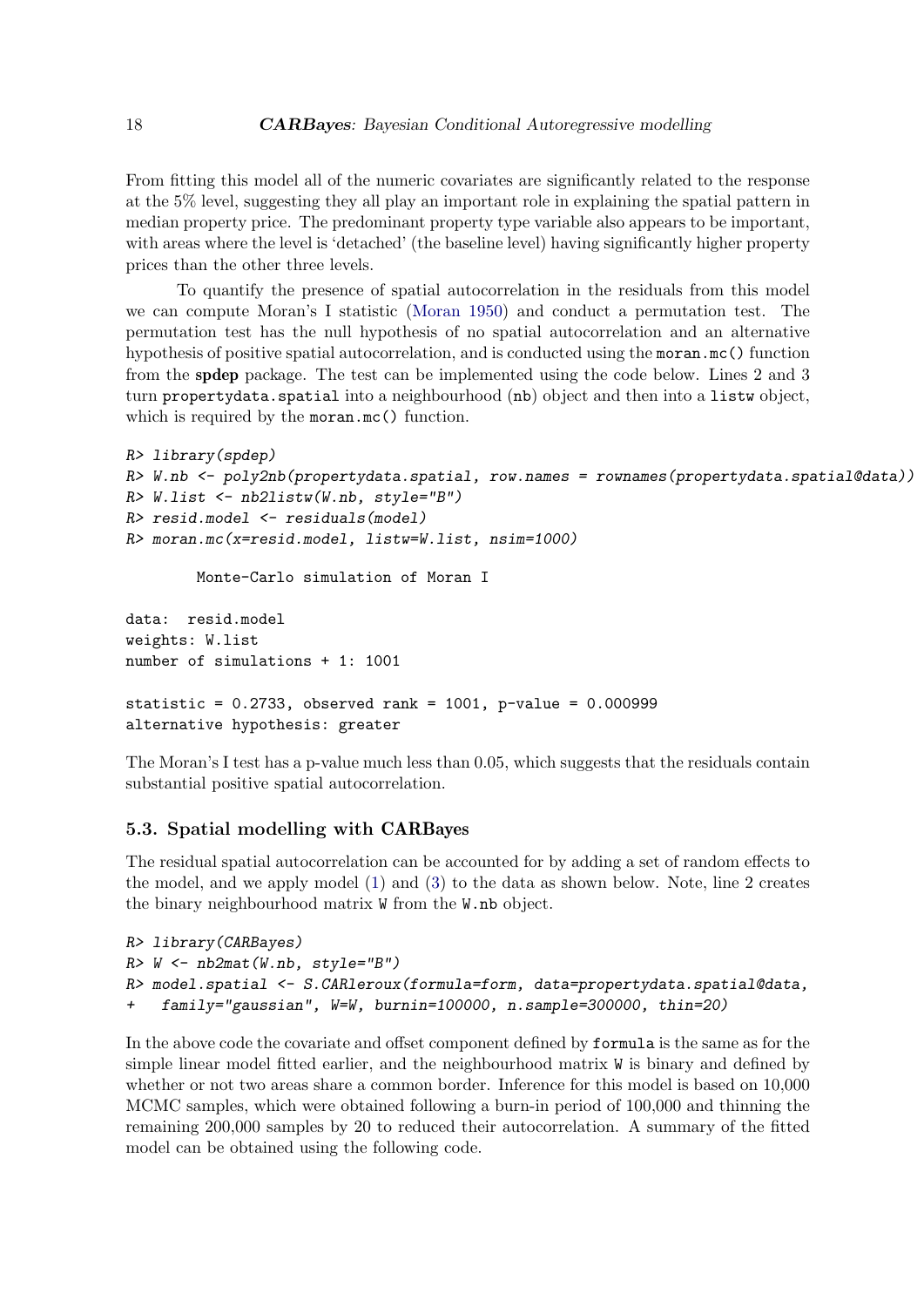```
R> print(model.spatial)
#################
#### Model fitted
#################
Likelihood model - Gaussian (identity link function)
Random effects model - Leroux CAR
Regression equation - logprice \tilde{ } ns(crime, 3) + rooms + sales + factor(type) + logdrivesho
Number of missing observations - 0
############
#### Results
############
Posterior quantities and DIC
                Median 2.5% 97.5% n.sample % accept n.effective Geweke.diag
(Intercept) 4.2423 3.9625 4.5213 10000 100.0 10000.0 -0.4
ns(crime, 3)1 -0.2475 -0.4000 -0.0945 10000 100.0 9398.8 -0.8
ns(crime, 3)2 -0.4081 -0.7055 -0.1105 10000 100.0 9268.4 0.8
ns(crime, 3)3 -0.2021 -0.4052 0.0045 10000 100.0 10000.0 0.4
rooms 0.2205 0.1682 0.2714 10000 100.0 10000.0 -0.3
sales 0.0022 0.0016 0.0029 10000 100.0 10000.0 0.5
factor(type)flat -0.2474 -0.3660 -0.1279 10000 100.0 9483.0 0.6
factor(type)semi -0.1616 -0.2606 -0.0598 10000 100.0 10516.5 -0.5
factor(type)terrace -0.2918 -0.4206 -0.1641 10000 100.0 10000.0 0.1
logdriveshop -0.0055 -0.0621 0.0521 10000 100.0 8321.1 0.5
nu2 0.0246 0.0146 0.0340 10000 100.0 4364.2 0.3
tau2 0.0423 0.0196 0.0831 10000 100.0 3626.0 -0.1
rho 0.9344 0.7499 0.9922 10000 45.5 6323.1 0.2
DIC = -145.598 p.d = 93.88278 LMPL = 56.89
```
The Summary is presented in two parts, the first of which describes the model that has been fit. The second summarises the results, and includes the posterior median (Median) and 95% credible intervals (2.5%, 97.5%) for selected parameters (not the random effects), the convergence diagnostic proposed by [Geweke](#page-27-13) [\(1992\)](#page-27-13) (Geweke.diag) as a Z-score, and the effective number of independent samples (n.effective). Also displayed are the actual number of samples kept from the MCMC run  $(n \cdot \text{sample})$ , as well as the acceptance rate for each parameter ( $\%$  accept). Note, parameters that have an acceptance rate of  $100\%$ have been Gibbs sampled. Finally, the DIC and LMPL model fit criteria are displayed. In addition to producing the summary above, the model returns a list object with the following components:

R> summary(model.spatial)

Length Class Mode summary.results 91 -none- numeric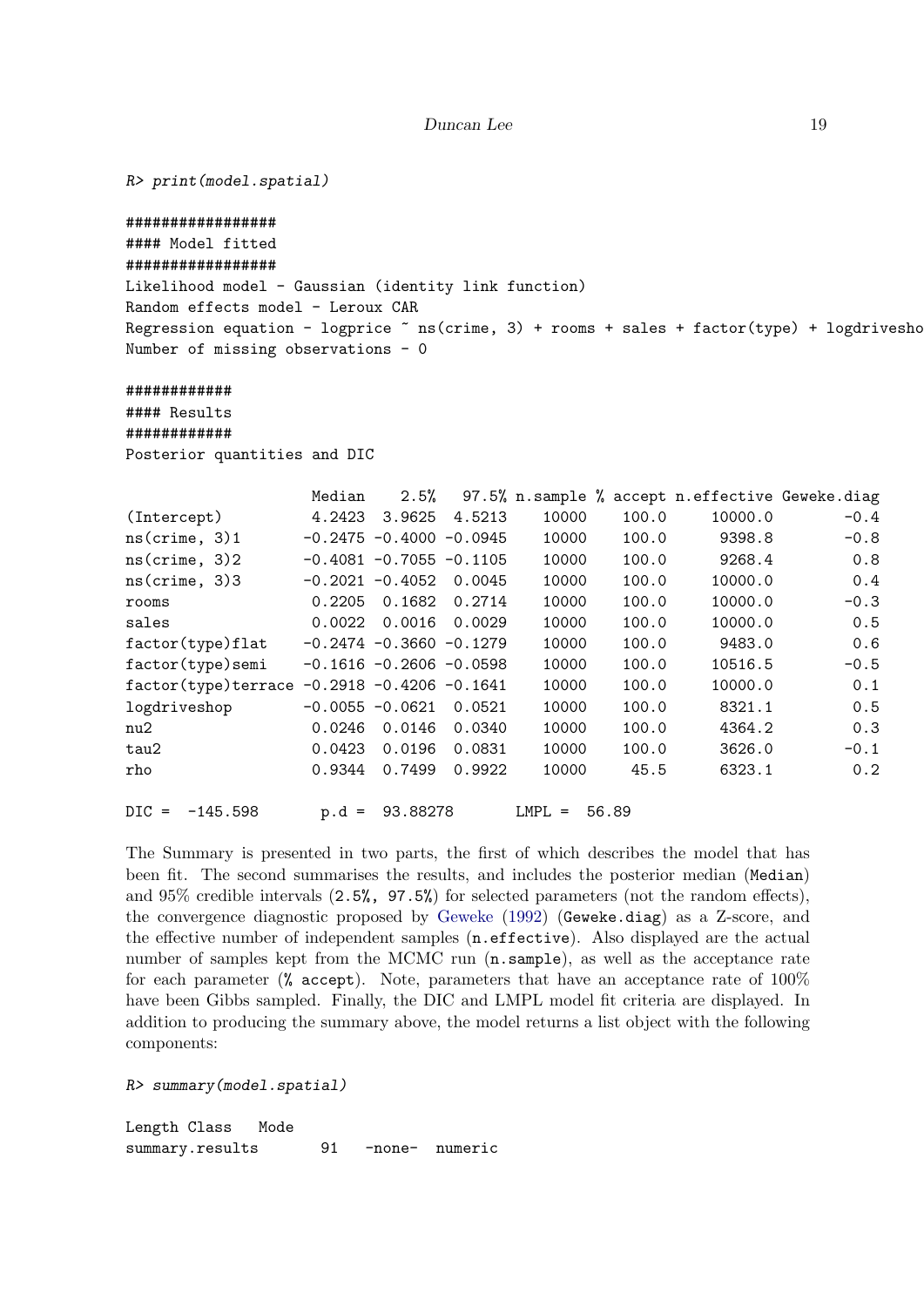| samples             |      | -none- list       |                  |  |  |
|---------------------|------|-------------------|------------------|--|--|
| fitted.values       | 270  | -none- numeric    |                  |  |  |
| residuals           | 3    |                   | data.frame list  |  |  |
| modelfit            | 7    |                   | -none- numeric   |  |  |
| accept              | 5    | -none- numeric    |                  |  |  |
| localised.structure | 0    | $-$ none $-$ NULL |                  |  |  |
| formula             | 3    | formula call      |                  |  |  |
| model               | 2    |                   | -none- character |  |  |
| χ                   | 2700 | -none- numeric    |                  |  |  |

The first element is the summary results table used by the **print** () function. The next element is a list containing matrices of the thinned and post burn-in MCMC samples for each set of parameters. For example, model.spatial\$samples\$beta is a matrix containing the MCMC samples for all the regression parameters. The next two elements in the list fitted.values and residuals are vectors of fitted values and residuals from the model, while modelfit gives a selection of model fit criteria. These criteria include the Deviance Information Criterion (DIC), the log Marginal Predictive Likelihood (LMPL), the Watanabe-Akaike Information Criterion (WAIC), and the log likelihood. For further details about Bayesian modelling and model fit criteria see [Gelman](#page-27-16) et al. [\(2003\)](#page-27-16). The item accept contains the acceptance rates for the model, while localised.structure is NULL for this model and is used for compatibility with the other functions in the package. Finally, the formula and model elements are text strings describing the formula used and the model fit, while X gives the design matrix corresponding to the formula object.

### 5.4. Inference

The summary table above gives posterior medians and 95% credible intervals for a selection of model parameters, but these can be recreated (or similar summarise created for other parameters) using the function

```
R> summarise.samples(model.spatial$samples$beta, quantiles=c(0.5, 0.025, 0.975))
```
#### \$quantiles

|       | 0.025<br>0.5                                  | 0.975 |  |
|-------|-----------------------------------------------|-------|--|
|       | $[1,]$ 4.241896323 3.962957346 4.51787943     |       |  |
|       | $[2,]$ -0.245877968 -0.396698998 -0.09679782  |       |  |
|       | $[3,]$ -0.401030811 -0.704894560 -0.10461861  |       |  |
| [4.1] | $-0.200704600 -0.407327946 0.01018534$        |       |  |
|       | $[5,]$ 0.219841199 0.169342794 0.27108763     |       |  |
|       | $[6,]$ 0.002237906 0.001611683 0.00287336     |       |  |
|       | $[7,] -0.248767056 -0.368024984 -0.12990882$  |       |  |
|       | $[8, ] -0.162194165 -0.263154252 -0.06109645$ |       |  |
|       | $[9, ] -0.294254065 -0.422182354 -0.16841391$ |       |  |
|       | $[10, ] -0.005002887 -0.061142928 0.04995092$ |       |  |

\$exceedences NULL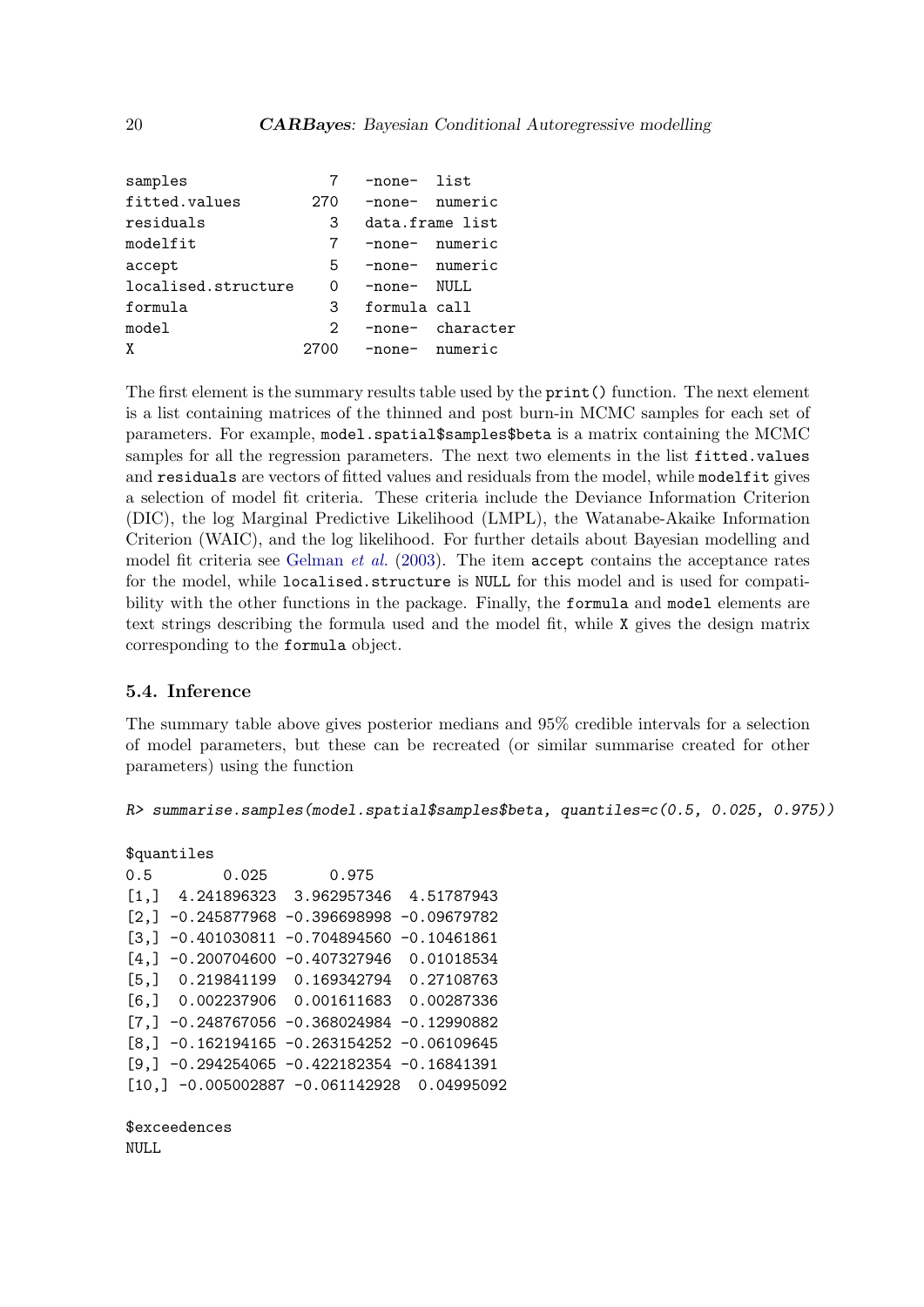

<span id="page-20-0"></span>Figure 2: Plot showing the estimated non-linear relationship between crime rate and log-price.

which here has summarised posterior medians and 95% credible intervals for the covariate effects. However, for the crime variable its relationship is non-linear and summarised by the results for all 3 basis functions ns(crime, 3)1, ns(crime, 3)2, ns(crime, 3)3. Therefore to summarise the entire non-linear relationship we can use the summarise.lincomb() function, which allows us to compute the posterior distribution and quantiles of a linear combination of the covariates. This can be achieved and then plotted using the code:

```
R> crime.effect <- summarise.lincomb(model=model.spatial, columns=c(2,3,4),
+ quantiles=c(0.5, 0.025, 0.975), distribution=FALSE)
R> plot(propertydata.spatial@data$crime, crime.effect$quantiles[ ,1], pch=19,
+ ylim=c(-0.55,0.05), xlab="Number of crimes", ylab="Effect of crime")
R> points(propertydata.spatial@data$crime, crime.effect$quantiles[ ,2], pch=19,
+ col="red")
R> points(propertydata.spatial@data$crime, crime.effect$quantiles[ ,3], pch=19,
    col="red")
```
The first line creates the crime effect, while the remaining lines plot the graph which is shown in Figure [2](#page-20-0) and shows a decreasing relationship as crime rate increases as expected.

# 6. Example 3 - identifying high-risk disease clusters

The third example illustrates the utility of the localised spatial autocorrelation model proposed by [Lee and Mitchell](#page-28-6) [\(2012\)](#page-28-6), which can identify boundaries that represent step changes in the (random effects) response surface between geographically adjacent areal units. The aim of this analysis is to identify boundaries in the risk surface of respiratory disease in Greater Glasgow, Scotland, in 2010, so that the spatial extent of high-risk clusters can be identified.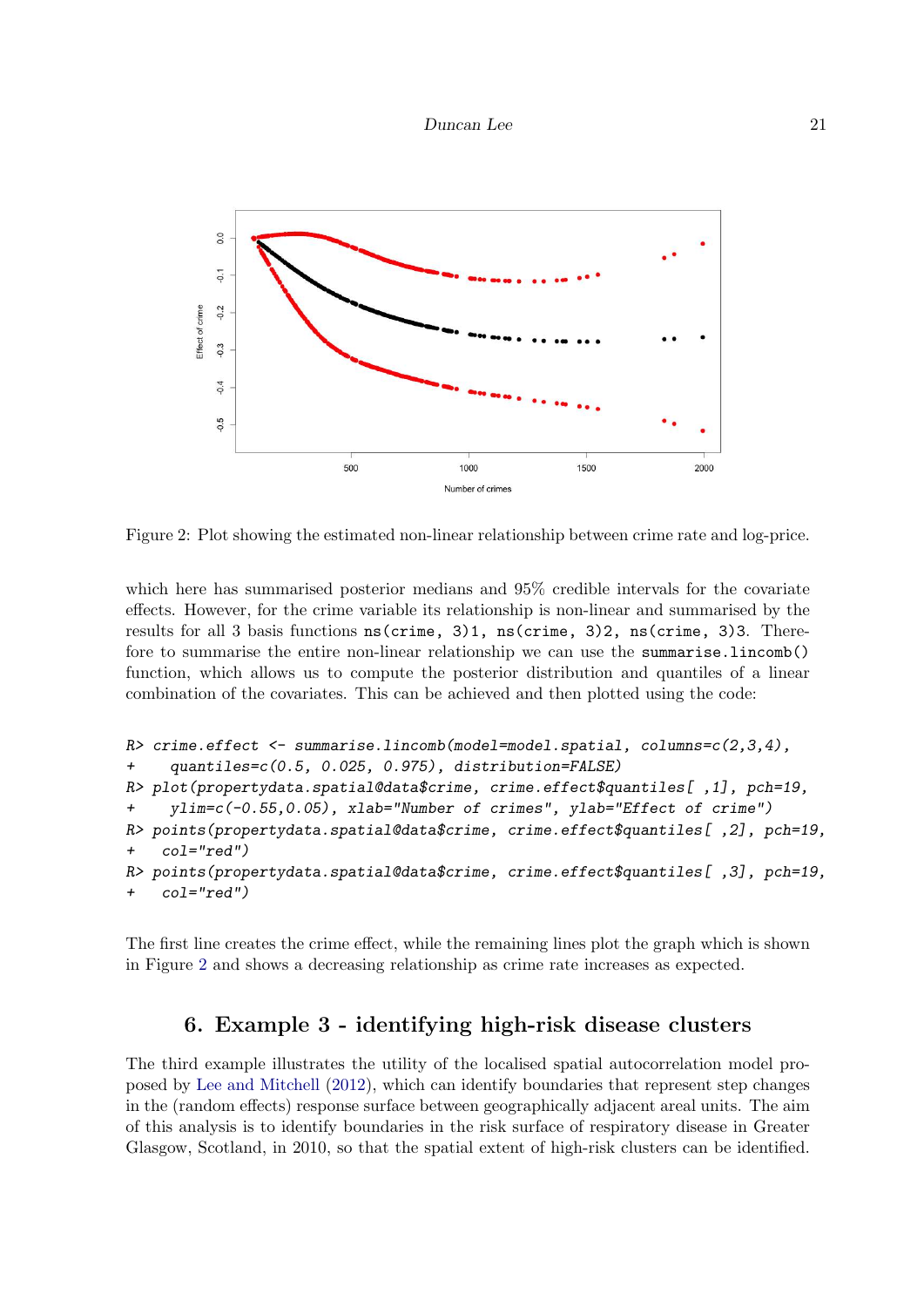The identification of boundaries in spatial data is affectionately known as Wombling, after the seminal paper by [Womble](#page-30-0) [\(1951\)](#page-30-0).

### 6.1. Data and exploratory analysis

The data again relate to the Greater Glasgow and Clyde health board, and are also freely available to download from Scottish Statistics (http://statistics.gov.scot). However, the river Clyde partitions the study region into a northern and a southern sub-region, and no areal units on opposite banks of the river border each other. This means that boundaries could not be identified across the river, and therefore here we only consider those areal units that are on the northern side of the study region. This leaves 134 areal units in the new smaller study region, and data on respiratory disease for this region are included with the CARBayesdata package and can be loaded with the command:

```
R> library(CARBayesdata)
R> library(sp)
R> data(GGHB.IG)
R> data(respiratorydata)
```
The GGHB.IG spatialPolygonsDataFrame object can then be subset to just include IGs in the respiratorydata data.frame using the following code.

R> respiratorydata.spatial <- merge(x=GGHB.IG, y=respiratorydata, by="IG", all.x=FALSE)

The first 6 rows of the data can be viewed using the code below.

R> head(respiratorydata.spatial@data)

|   | ΙG          |                                                                         |                                              |  |                                 | name easting northing observed expected     |
|---|-------------|-------------------------------------------------------------------------|----------------------------------------------|--|---------------------------------|---------------------------------------------|
|   | 1 S02000260 |                                                                         |                                              |  | Auchinairn 261624.5 669657.4    | 107 106.45661                               |
|   | 2 S02000261 |                                                                         |                                              |  |                                 | Woodhill East 262927.1 670027.8 23 50.97354 |
|   | 3 S02000262 |                                                                         |                                              |  | Woodhill West 262142.9 670428.0 | 53 104.49236                                |
|   | 4 S02000263 |                                                                         | Westerton East 254570.5 670593.8             |  |                                 | 40 90.35747                                 |
|   |             | 5 S02000264 Bishopbriggs West and Cadder 261248.4 670928.0 60 140.16546 |                                              |  |                                 |                                             |
|   | 6 S02000265 |                                                                         | Westerton West 253764.4 670982.6 25 63.93549 |  |                                 |                                             |
|   | incomedep   | SMR                                                                     |                                              |  |                                 |                                             |
| 1 |             | 22 1.0051044                                                            |                                              |  |                                 |                                             |
| 2 |             | 7 0.4512145                                                             |                                              |  |                                 |                                             |
| 3 |             | 6 0.5072141                                                             |                                              |  |                                 |                                             |
| 4 |             | 5 0.4426861                                                             |                                              |  |                                 |                                             |
| 5 |             | 7 0.4280655                                                             |                                              |  |                                 |                                             |
| 6 |             | 6 0.3910191                                                             |                                              |  |                                 |                                             |
|   |             |                                                                         |                                              |  |                                 |                                             |

In addition to the unique identifier IG codes (IG), the name of each IG (name), and the geographical coordinates of each area's centroid (easting, northing), the data contain 4 variables. observed is the number of hospital admissions in 2010 in each IG due to respiratory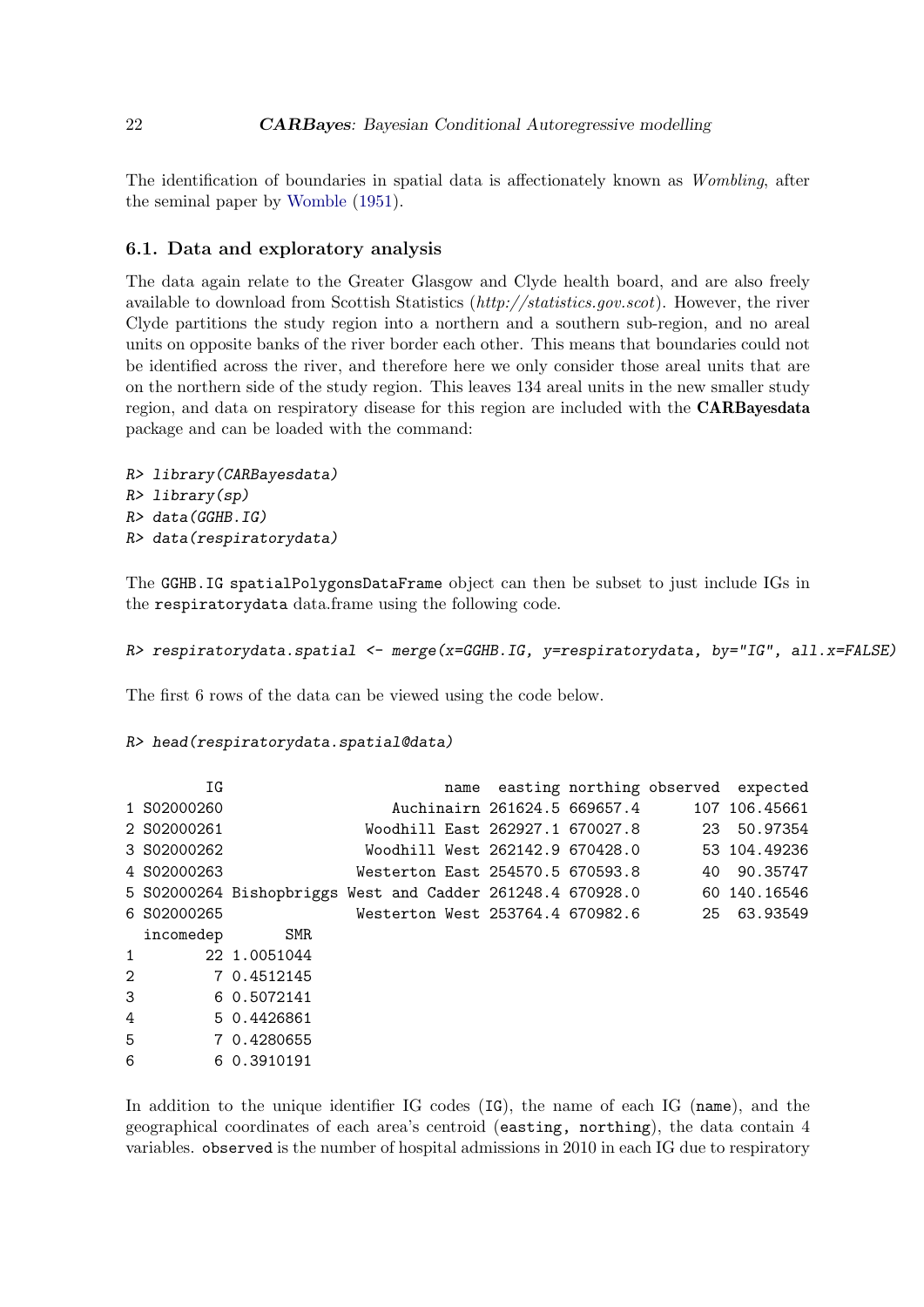

<span id="page-22-0"></span>Figure 3: Map displaying the SMR for each area.

disease (International Classification of Disease tenth revision codes J00-J99). These observed numbers will depend on the size and demographic structure of the populations living in each IG, and these factors need to be adjusted for before estimating disease risk. This is typically achieved by computing the expected numbers of hospital admissions in each IG based on this demographic information, using indirect standardisation. These expected numbers are stored in the expected column, and the simplest measure of disease risk is the Standardised Morbidity Ratio (SMR), which is the ratio of the observed to the expected numbers of hospital admissions and is stored in the SMR column. Finally, the percentage of people defined to be income deprived (in receipt of means tested benefits) is stored in the incomedep column. A map showing the SMR is displayed in Figure [3,](#page-22-0) and is created using the code below, where in common with the previous example the coordinate reference system is changed to longitude and latitude.

```
R> respiratorydata.spatial <- spTransform(respiratorydata.spatial,
+ CRS("+proj=longlat +datum=WGS84 +no_defs"))
R> library(leaflet)
R> colours <- colorNumeric(palette = "BuPu", domain = respiratorydata.spatial@data$SMR)
R> map2 <- leaflet(data=respiratorydata.spatial) %>%
+ addTiles() %>%
     addPolygons(fillColor = ^{\sim}colours(SMR), color='red", weight=1,fillDparity = 0.7) %>%
+ addLegend(pal = colours, values = respiratorydata.spatial@data$SMR, opacity = 1,
                 + title="SMR") %>%
+ addScaleBar(position="bottomleft")
R> map2
```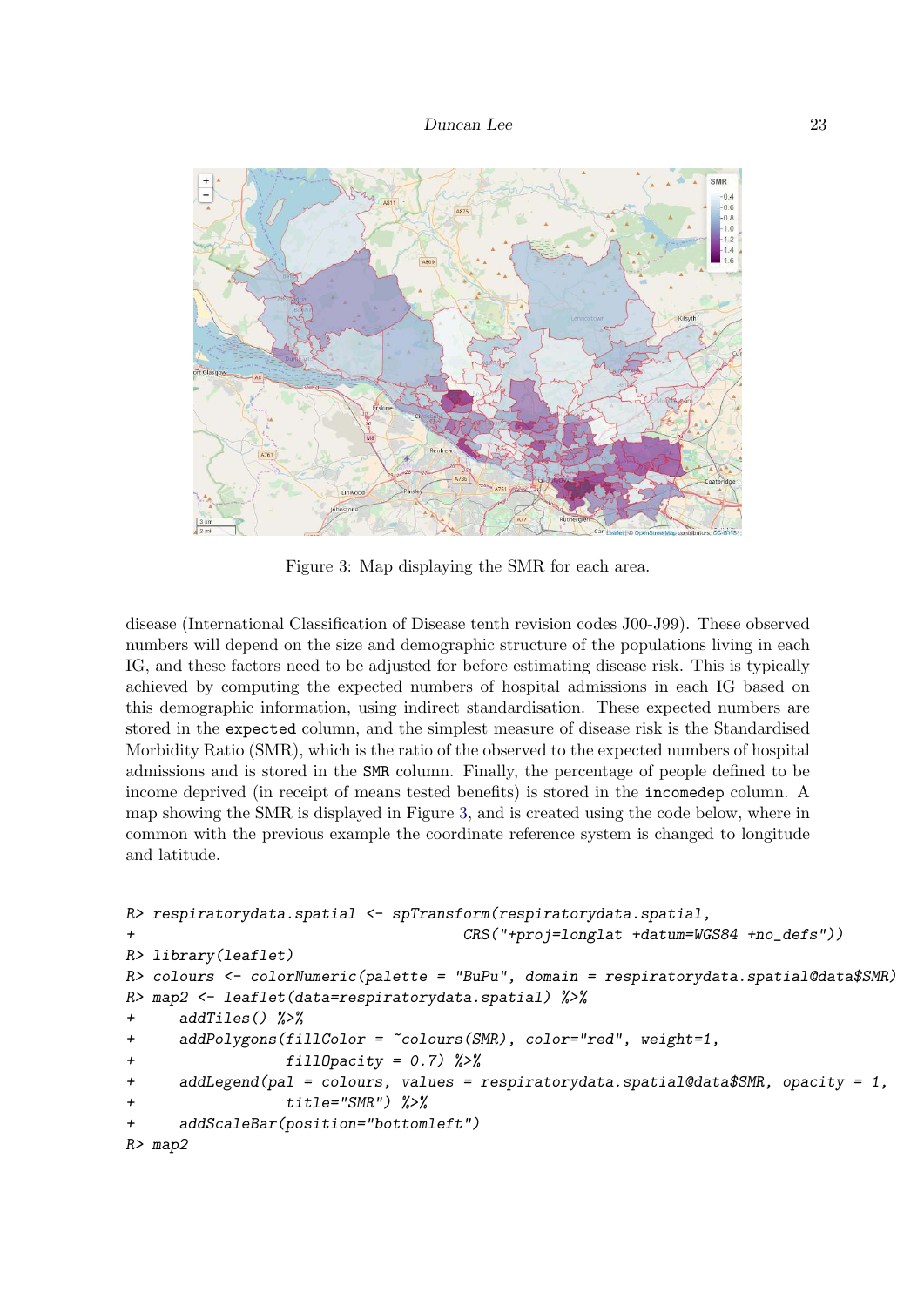Values of the SMR above one relate to areas exhibiting above average risks, while values below one correspond to below average risks. For example, an SMR of 1.2 corresponds to a 20% increased risk relative to the expected numbers of respiratory disease cases. The figure shows evidence of localised spatial structure, with numerous different locations where high and low risk areas border each other. This in turn suggests that boundaries are likely to be present, and their identification is the goal of this analysis. The method proposed by [Lee](#page-28-6) [and Mitchell](#page-28-6) [\(2012\)](#page-28-6) identifies these boundaries using dissimilarity metrics, which are nonnegative measures of the dissimilarity between all pairs of adjacent areas. In this example we use the absolute difference in the percentage of people in each IG who are defined to be income deprived (incomedep), because it is well known that socio-economic deprivation plays a large role in determining people's health. However, before fitting the model the spatial neighbourhood matrix  $W$  based on sharing a common border is computed using the following code.

```
R> W.nb <- poly2nb(respiratorydata.spatial, row.names =
+ rownames(respiratorydata.spatial@data))
R > W \leftarrow nb2mat(W.nb, style="B")
```
### 6.2. Spatial modelling with CARBayes

Let the observed and expected numbers of hospital admissions be denoted by  $\mathbf{Y} = (Y_1, \ldots, Y_K)$ and  $\mathbf{E} = (E_1, \ldots, E_K)$  respectively. Then as the observed numbers of hospital admissions are counts, a Poisson likelihood model given by  $Y_k \sim \text{Poisson}(E_k R_k)$  is appropriate, where  $R_k$  represents disease risk in areal unit  $S_k$ . A log-linear model is specified for  $R_k$ , that is,  $ln(R_k) = \beta_0 + \phi_k$ , and for a general review of disease mapping see [Wakefield](#page-29-1) [\(2007\)](#page-29-1). We note that in fitting this model in CARBayes, the offset is specified on the linear predictor scale rather than the expected value scale, so in this analysis the offset is  $log(E)$  rather than E. The dissimilarity metric used here is the absolute difference in the level of income deprivation between each pair of areal units, which can be created from the vector of area level income deprivation scores using the following code.

```
R> income <- respiratorydata.spatial@data$incomedep
R> Z.incomedep <- as.matrix(dist(income, diag=TRUE, upper=TRUE))
```
The first line pulls out the income deprivation covariate while the second line computes the  $K \times K$  matrix of absolute differences in income deprivation levels between each pair of areal units, that is Z.incomedep $k_i = |\text{income}_k - \text{income}_i|$ . The function to implement the localised CAR model is called S.CARdissimilarity(), and it takes the same arguments as the other CAR models except that it additionally requires the dissimilarity metrics. These are required in the form of a list of  $K \times K$  matrices, and for this example we only have a single dissimilarity metric. Additionally, we add the argument W.binary=TRUE, so that the estimated elements in  $W$  are ones or zeros (corresponding to  $(5)$ ), the latter corresponding to boundaries. The model is run using the following code.

```
R> formula <- observed \tilde{ } offset(log(expected))
R> model.dissimilarity <- S.CARdissimilarity(formula=formula,
```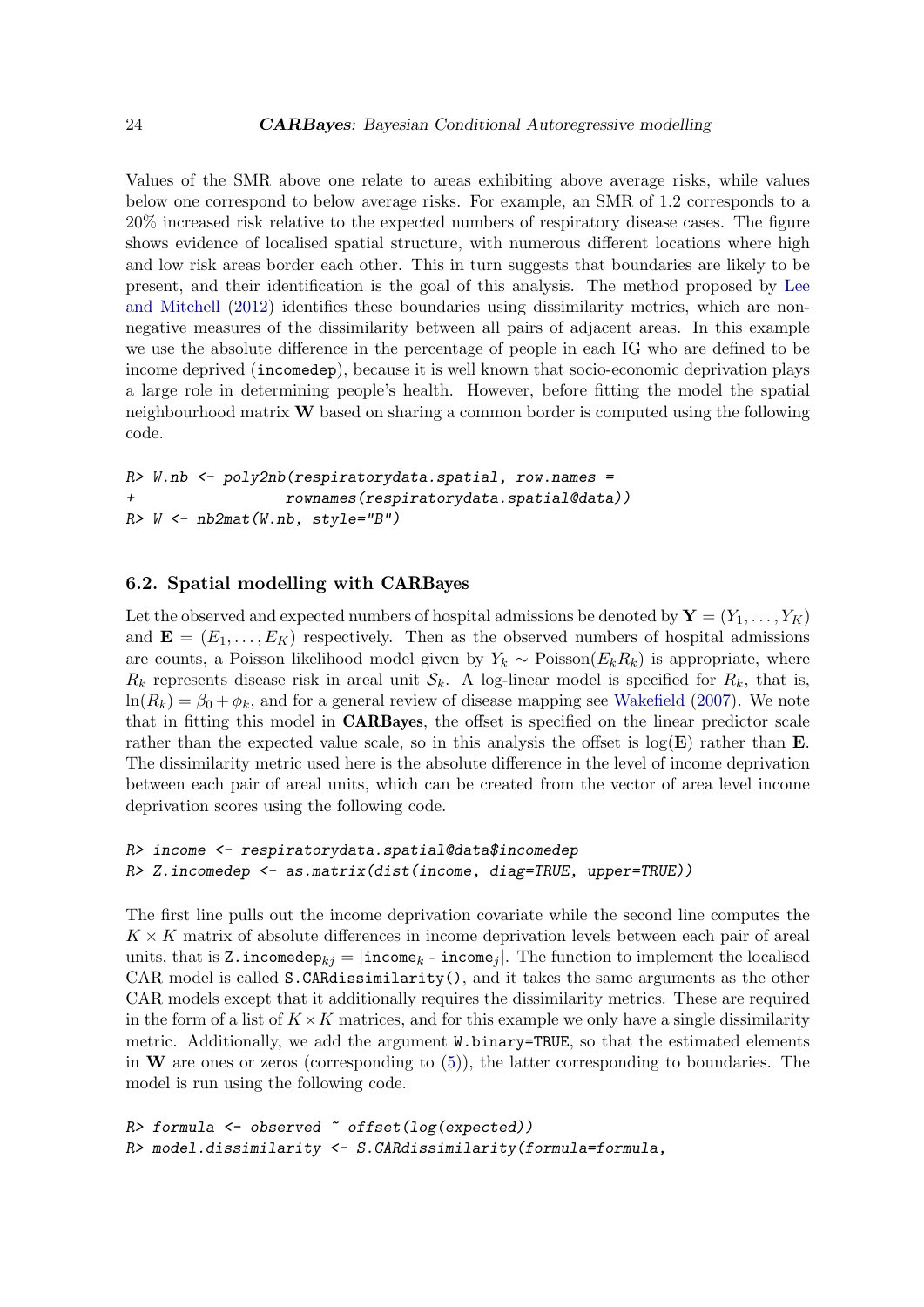```
+ data=respiratorydata.spatial@data, family="poisson", W=W,
+ Z=list(Z.incomedep=Z.incomedep), W.binary=TRUE, burnin=100000,
    n.sample=300000, thin=20)
R> print(model.dissimilarity)
#################
#### Model fitted
#################
Likelihood model - Poisson (log link function)
Random effects model - Binary dissimilarity CAR
Dissimilarity metrics - Z.incomedep
Regression equation - observed ~ offset(log(expected))
Number of missing observations - 0
############
#### Results
############
Posterior quantities and DIC
           Median 2.5% 97.5% n.sample % accept n.effective Geweke.diag alpha.min
(Intercept) -0.2197 -0.2414 -0.1987 10000 35.2 10000.0 -0.5 NA
tau2 0.1373 0.0980 0.1927 10000 100.0 9089.8 -0.5 NA
Z.incomedep 0.0500 0.0464 0.0513 10000 45.4 10000.0 0.3 0.0139
DIC = 1070.334 p.d = 105.4371 LMPL = -615.38The number of stepchanges identified in the random effect surface
    no stepchange stepchange
[1,] 261 99
```
The first line of the above code specifies the formula with an offset (the natural log of the expected numbers of cases) but no covariates, the latter being required so that boundaries identified in the random effects surface can also be interpreted as boundaries in the risk surface (that is boundaries in  $\mathbf{R} = (R_1, \ldots, R_n)$ ). The above model bases inference on 10,000 post burn-in and thinned MCMC samples. When the model has been fit the print() function produces the summary output above, which is similar to that produced for the property price data in the previous example. The main difference between this and the corresponding output from the property price analysis is the addition of a column in the parameter summary table headed alpha.min. This column only applies to the dissimilarity metrics, which is why it is NA for the remaining parameters. The value of alpha.min is the threshold value for the regression parameter  $\alpha$ , below which the dissimilarity metric has no effect in identifying boundaries in the response (random effects) surface. A brief description is given in Section 2.1, while full details are given in [Lee and Mitchell](#page-28-6) [\(2012\)](#page-28-6). For these data the posterior median and 95% credible interval lie completely above this threshold, suggesting that the income deprivation dissimilarity metric has identified a number of boundaries.

The number and locations of these boundaries are summarised in the element of the output list called model.dissimilarity\$localised.structure\$W.posterior, which is a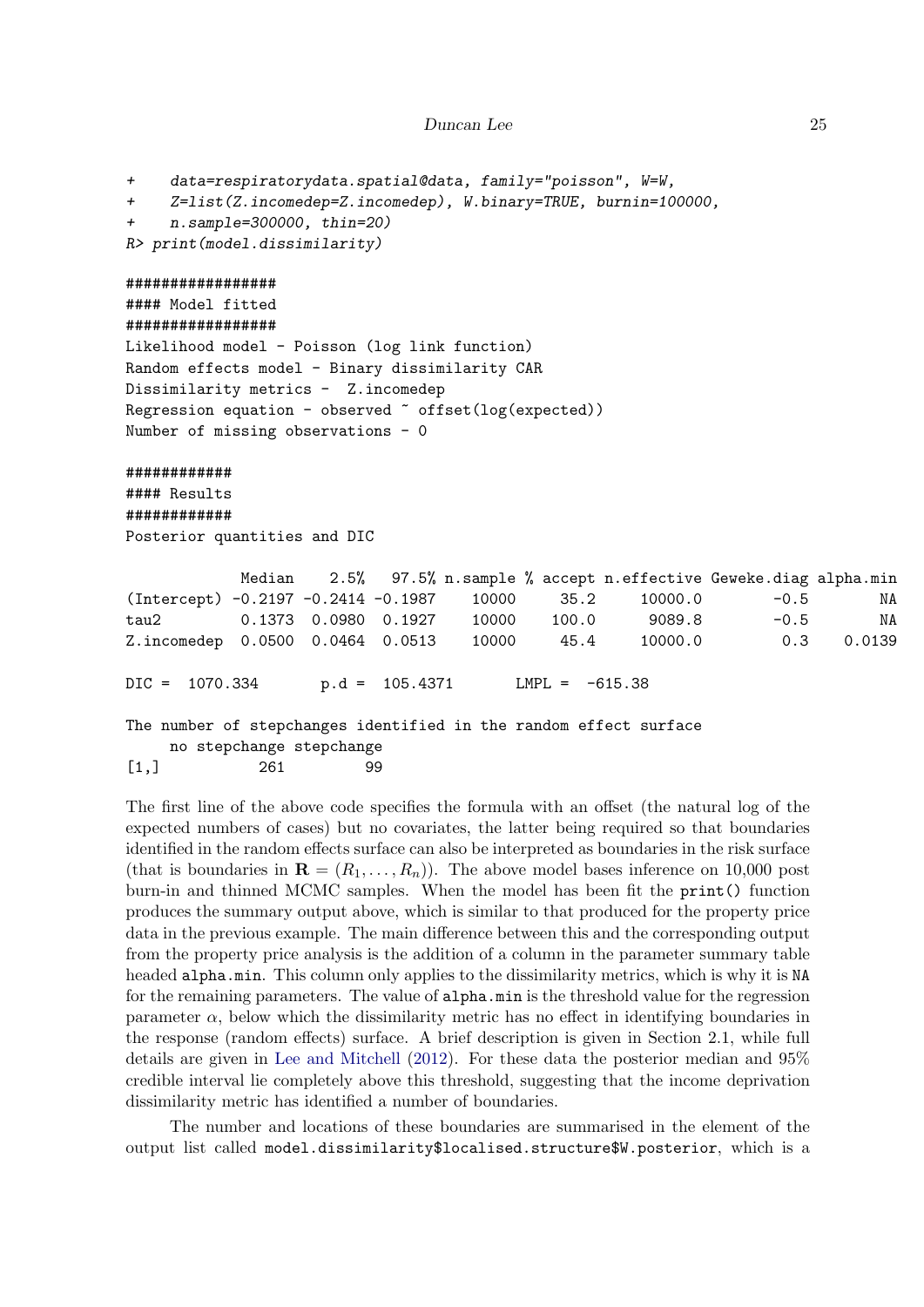K × K symmetric matrix containing the posterior median for the set  $\{w_{kj} | k \sim j\}$ . Values equal to zero represent a boundary, values equal to one correspond to no boundary, while NA values correspond to non-adjacent areas. The locations of these boundaries can be overlaid on a map of the estimated disease risk (that is the posterior median of  $\mathbf{R}$ ). This is done in two steps, the first being the creation of a SpatialPoints object using the following code.

```
R> border.locations <- model.dissimilarity$localised.structure$W.posterior
```

```
R> respiratorydata.spatial@data$risk <- model.dissimilarity$fitted.values /
```

```
+ respiratorydata.spatial@data$expected
```

```
R> boundary.final <- highlight.borders(border.locations=border.locations,
```
+ spdata=respiratorydata.spatial)

The first line saves the matrix of border locations, while the second adds the estimated risk values to the respiratorydata.spatial object. The next line identifies the boundary points (using the CARBayes function highlight.borders()) and formats them to enable plotting. Then plotting can be done using the code below, and the result is presented in Figure [4.](#page-26-1)

```
colours <- colorNumeric(palette = "BuPu", domain = respiratorydata.spatial@data$risk)
map3 <- leaflet(data=respiratorydata.spatial) %>%
    addTiles() %>%
    addPolygons(fillColor = ~colours(risk), color="red", weight=1,
                  fillDparity = 0.7) %>%
    addLegend(pal = colours, values = respiratorydata.spatial@data$risk, opacity = 1,
                  title="Risk") %>%
    addCircles(\text{Ing} = \text{``boundary.find1$\text{\&X}, } \text{lat} = \text{``boundary.find1$\text{\&Y}, } weight = 1,
                  radius = 2) %>%
    addScaleBar(position="bottomleft")
map3
```
The figure shows the fitted risk surface and the locations of the boundaries (denoted by blue circles). The model has identified 99 boundaries in the risk surface. The majority of these visually seem to correspond to sizeable changes in the risk surface, suggesting that the model has the power to distinguish between boundaries and non-boundaries. The notable boundaries are the demarcation between the low risk (shaded green) city centre / west end of Glasgow in the middle of the region and the deprived neighbouring areas on both sides, which include Easterhouse / Parkhead in the east and Knightswood / Drumchapel in the west. The other interesting feature of this map is that the boundaries are not closed, suggesting that the spatial pattern in risk is more complex than being partitioned into groups of non-overlapping areas of similar risk.

# 7. Discussion

This vignette has illustrated the R package CARBayes, which can fit a number of commonly used conditional autoregressive models to spatial areal unit data, as well as the localised spatial smoothing models proposed by [Lee and Mitchell](#page-28-6) [\(2012\)](#page-28-6) and [Lee and Sarran](#page-28-11) [\(2015\)](#page-28-11). The response data can be binomial, Gaussian, multinomial, Poisson or ZIP, with link functions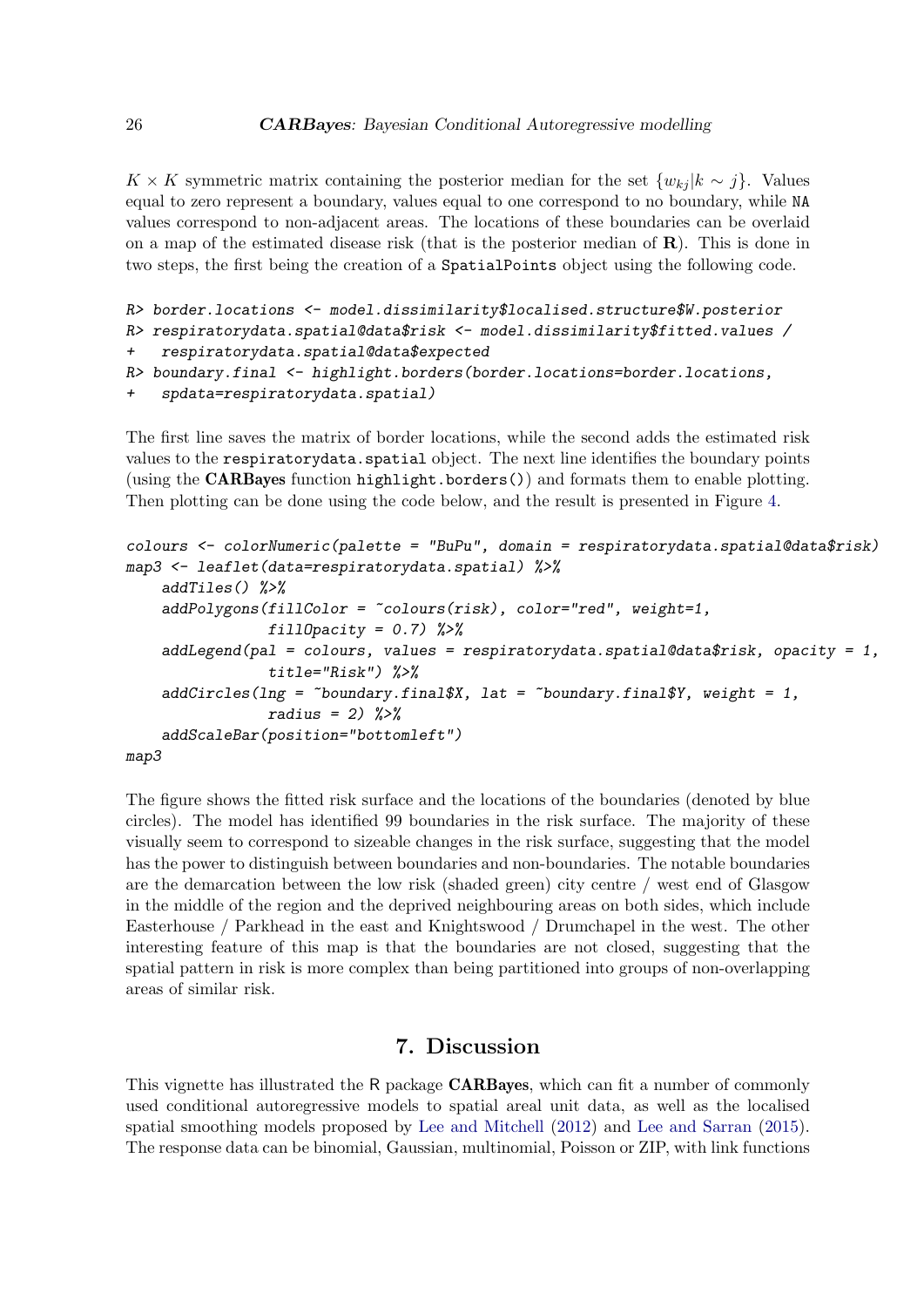

<span id="page-26-1"></span>Figure 4: Map displaying estimated risk and locations of the boundaries for the northern part of Greater Glasgow.

logit, identity, logit, natural log and (natural log / logit) respectively. The availability of areal unit data has grown dramatically in recent times, due to the launch of freely available on-line databases. This increased availability of spatial data has fuelled a growth of modelling in this area, leading to the need for user friendly software such as CARBayes for use by both statisticians and non-statisticians alike. Finally, this software now has a sister spatio-temporal modelling package called CARBayesST, which can fit a range of spatio-temporal areal unit models based on CAR priors. These models include similar models to those proposed by [Bernardinelli](#page-26-2) *et al.* [\(1995\)](#page-26-2) and [Knorr-Held](#page-28-15) [\(2000\)](#page-28-15), as well as other alternatives.

# Acknowledgements

The data and shapefiles used in sections 5 and 6 of this vignette were provided by the Scottish Government.

# References

- <span id="page-26-0"></span>Belitz, C and Brezger, A and Kneib, T and Lang, S (2009). BayesX - Software for Bayesian Inference in Structured Additive Regression Models.
- <span id="page-26-2"></span>Bernardinelli L, Clayton D, Pascutto C, Montomoli C, Ghislandi M, Songini M (1995). "Bayesian Analysis of Space-Time Variation in Disease Risk." Statistics in Medicine, 14, 2433–2443.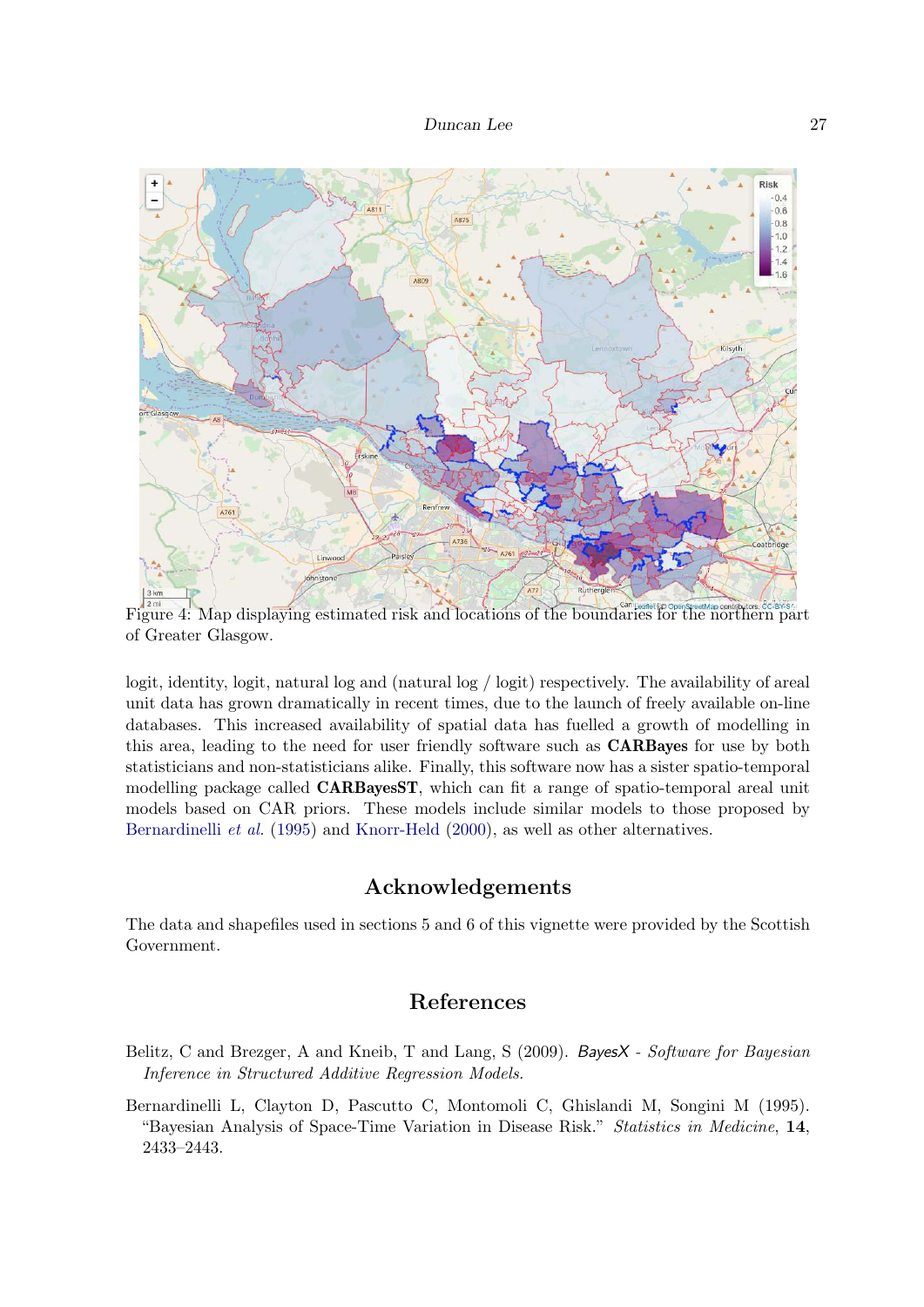- <span id="page-27-0"></span>Besag J, Higdon D (1999). "Bayesian Analysis of Agricultural Field Experiments." Journal of the Royal Statistical Society Series B, 61, 691–746.
- <span id="page-27-4"></span>Besag J, York J, Mollié A (1991). "Bayesian Image Restoration with Two Applications in Spatial Statistics." Annals of the Institute of Statistics and Mathematics, 43, 1–59.
- <span id="page-27-5"></span>Bivand R (2013). "spdep: Spatial Dependence: Weighting Schemes, Statistics and Models. R package version 0.5-56, http://CRAN.R-project.org/package=spdep."
- <span id="page-27-12"></span>Bivand R, Keitt T, Rowlingson B (2018). rgdal: Bindings for the 'Geospatial' Data Abstraction Library. R package version 1.3-4, URL <https://CRAN.R-project.org/package=rgdal>.
- <span id="page-27-11"></span>Bivand R, Pebesma E, Gomez-Rubio V (2013). Applied spatial data analysis with R. 2nd edition. Springer, NY.
- <span id="page-27-1"></span>Brewer M, Nolan A (2007). "Variable Smoothing in Bayesian Intrinsic Autoregressions." Environmetrics, 18, 841–857.
- <span id="page-27-15"></span>Celeux G, Forbes F, Robert C, Titterington D (2006). "Deviance Information Criteria for Missing Data Models." Bayesian Analysis, 1, 651–674.
- <span id="page-27-9"></span>Cheng J, Karambelkar B, Xie Y (2018). leaflet: Create Interactive Web Maps with the JavaScript 'Leaflet' Library. R package version 2.0.1, URL [https://CRAN.R-project.](https://CRAN.R-project.org/package=leaflet) [org/package=leaflet](https://CRAN.R-project.org/package=leaflet).
- <span id="page-27-14"></span>Congdon P (2005). Bayesian models for categorical data. 1st edition. John Wiley and Sons.
- <span id="page-27-8"></span>Eddelbuettel D, Francois R (2011). "Rcpp: Seamless R and C++ Integration." Journal of Statistical Software, 40, 8.
- <span id="page-27-10"></span>Furrer R, Sain SR (2010). "spam: A Sparse Matrix R Package with Emphasis on MCMC Methods for Gaussian Markov Random Fields." Journal of Statistical Software, 36(10), 1–25. URL <http://www.jstatsoft.org/v36/i10/>.
- <span id="page-27-2"></span>Gavin J, Jennison C (1997). "A subpixel Image Restoration Algorithm." Journal of Computational and Graphical and Statistics, 6, 182–201.
- <span id="page-27-6"></span>Gelfand A, Vounatsou P (2003). "Proper multivariate conditional autoregressive models for spatial data analysis." Biostatistics, 4, 11–25.
- <span id="page-27-16"></span>Gelman A, Carlin J, Stern H, Rubin D (2003). Bayesian Data Analysis. 2nd edition. Chapman and Hall/CRC, London.
- <span id="page-27-13"></span>Geweke J (1992). "Evaluating the Accuracy of Sampling-Based Approaches to the Calculation of Posterior Moments." In IN BAYESIAN STATISTICS, pp. 169–193. University Press.
- <span id="page-27-3"></span>Green P, Richardson S (2002). "Hidden Markov Models and Disease Mapping." Journal of the American Statistical Association, 97, 1055–1070.
- <span id="page-27-7"></span>Kavanagh L, Lee D, Pryce G (2016). "Is Poverty Decentralising? Quantifying Uncertainty in the Decentralisation of Urban Poverty."Annals of the American Association of Geographers, 106, 1286–1298.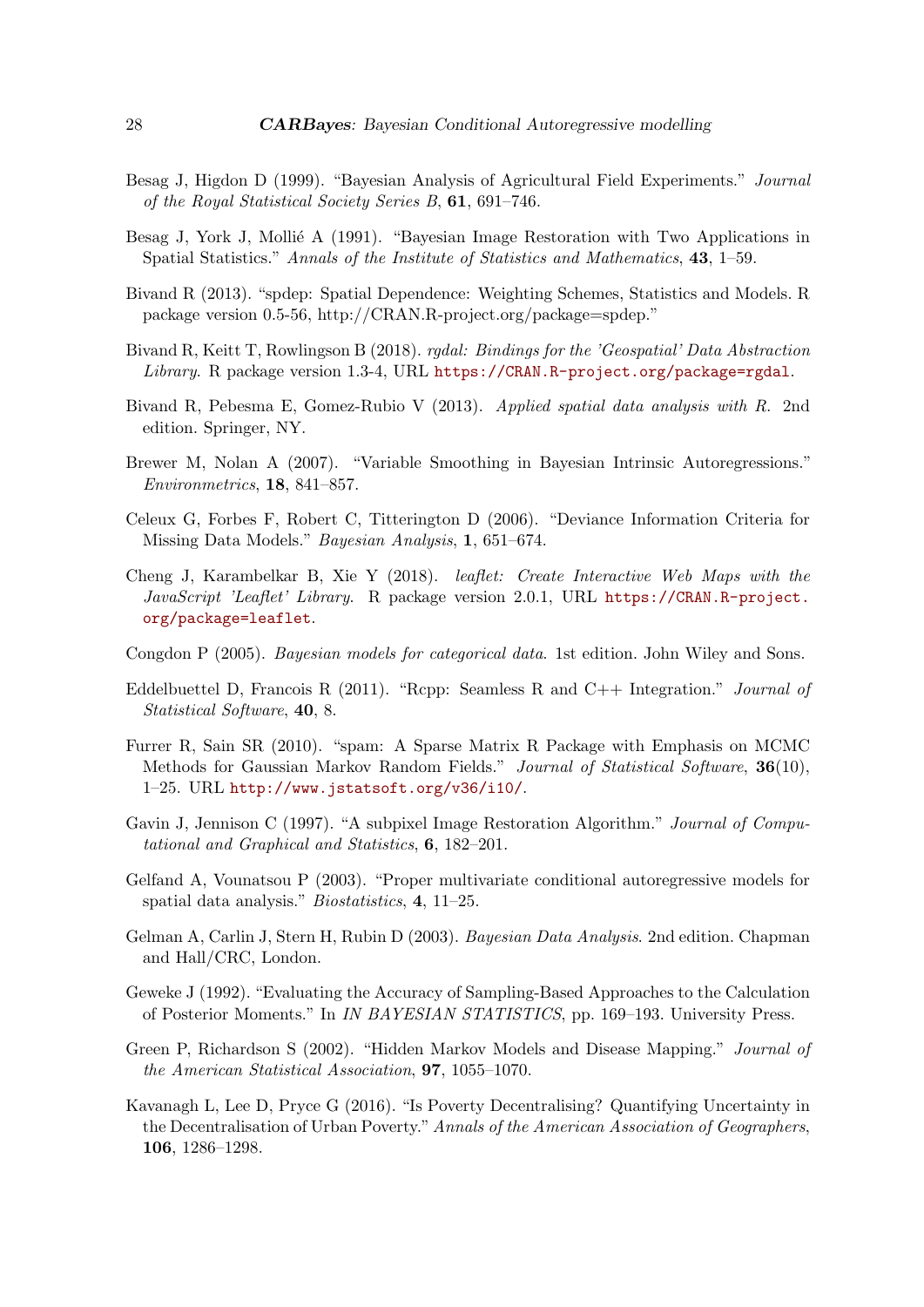- <span id="page-28-15"></span>Knorr-Held L (2000). "Bayesian modelling of Inseparable Space-Time Variation in Disease Risk." Statistics in Medicine, 19, 2555–2567.
- <span id="page-28-5"></span>Lawson A, Clark A (2002). "Spatial Mixture Relative Risk Models Applied to Disease Mapping." Statistics in Medicine, 21, 359–370.
- <span id="page-28-0"></span>Lee D (2011). "A Comparison of Conditional Autoregressive Models Used in Bayesian Disease Mapping." Spatial and Spatio-temporal Epidemiology, 2, 79–89.
- <span id="page-28-9"></span>Lee D (2013). "CARBayes: An R Package for Bayesian Spatial Modeling with Conditional Autoregressive Priors." Journal of Statistical Software, 55, 13.
- <span id="page-28-12"></span>Lee D (2016). CARBayesdata: Data Sets Used in the Vignette Accompanying the CAR-Bayes Package. R package version 2.0, URL [https://CRAN.R-project.org/package=](https://CRAN.R-project.org/package=CARBayesdata) [CARBayesdata](https://CRAN.R-project.org/package=CARBayesdata).
- <span id="page-28-1"></span>Lee D, Ferguson C, Mitchell R (2009). "Air Pollution and Health in Scotland: A Multicity Study." Biostatistics, 10, 409–423.
- <span id="page-28-6"></span>Lee D, Mitchell R (2012). "Boundary Detection in Disease Mapping Studies." Biostatistics, 13, 415–426.
- <span id="page-28-10"></span>Lee D, Rushworth A, Napier G (2018). "Spatio-Temporal Areal Unit Modeling in R with Conditional Autoregressive Priors Using the CARBayesST Package." Journal of Statistical Software, Articles,  $84(9)$ , 1–39. [doi:10.18637/jss.v084.i09](http://dx.doi.org/10.18637/jss.v084.i09).
- <span id="page-28-7"></span>Lee D, Rushworth A, Sahu S (2014). "A Bayesian Localized Conditional Autoregressive Model for Estimating the Health Effects of Air Pollution." Biometrics, 70, 419–429.
- <span id="page-28-11"></span>Lee D, Sarran C (2015). "Controlling for unmeasured confounding and spatial misalignment in long-term air pollution and health studies." Environmetrics, 26, 477–487.
- <span id="page-28-4"></span>Leroux B, Lei X, Breslow N (2000). "Estimation of Disease Rates in Small Areas: A New Mixed Model for Spatial Dependence." In M Halloran, D Berry (eds.), Statistical Models in Epidemiology, the Environment and Clinical Trials, pp. 179–191. Springer-Verlag, New York.
- <span id="page-28-2"></span>Lu H, Reilly C, Banerjee S, Carlin B (2007). "Bayesian Areal Wombling Via Adjacency Modelling." Environmental and Ecological Statistics, 14, 433–452.
- <span id="page-28-8"></span>Lunn D, Spiegelhalter D, Thomas A, Best N (2009). "The BUGS Project: Evolution, Critique and Future Directions ." Statistics in Medicine, 28, 3049–3082.
- <span id="page-28-3"></span>Ma H, Carlin B (2007). "Bayesian Multivariate Areal Wombling for Multiple Disease Boundary Analysis." Bayesian Analysis, 2, 281–302.
- <span id="page-28-13"></span>Martin AD, Quinn KM, Park JH (2011). "MCMCpack: Markov Chain Monte Carlo in R." Journal of Statistical Software, 42(9), 22. URL <http://www.jstatsoft.org/v42/i09/>.
- <span id="page-28-14"></span>Moran P (1950). "Notes on continuous stochastic phenomena." *Biometrika*, 37, 17–23, DOI:10.1093/biomet/37.1–2.17.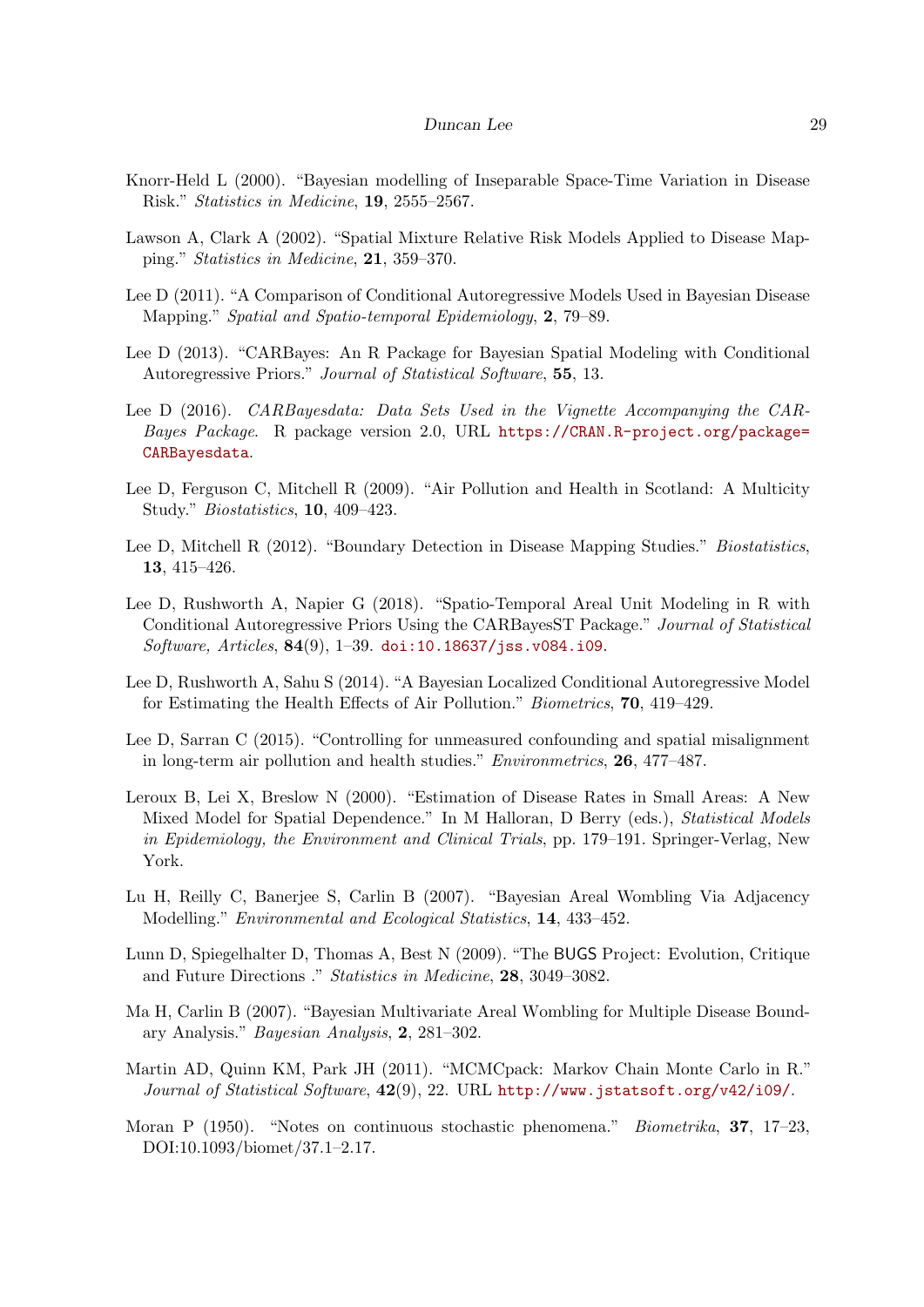- <span id="page-29-12"></span>Novomestky F (2012). matrixcalc: Collection of functions for matrix calculations. R package version 1.0-3, URL <https://CRAN.R-project.org/package=matrixcalc>.
- <span id="page-29-11"></span>Plummer M, Best N, Cowles K, Vines K (2006). "CODA: Convergence Diagnosis and Output Analysis for MCMC." R News,  $6(1)$ , 7-11. URL [http://CRAN.R-project.org/doc/](http://CRAN.R-project.org/doc/Rnews/) [Rnews/](http://CRAN.R-project.org/doc/Rnews/).
- <span id="page-29-3"></span>R Core Team (2016). R: A Language and Environment for Statistical Computing. R Foundation for Statistical Computing, Vienna, Austria. URL <http://www.R-project.org/>.
- <span id="page-29-9"></span>Roberts G, Rosenthal J (1998). "Optimal scaling of discrete approximations to the Langevin diffusions." Journal of the Royal Statistical Society Series B, 60, 255–268.
- <span id="page-29-6"></span>Rue H, Martino S, Chopin N (2009). "Approximate Bayesian Inference for Latent Gaussian Models Using Integrated Nested Laplace Approximations (with discussion)." Journal of the Royal Statistical Society Series B, 71, 319–392.
- <span id="page-29-5"></span>Schabenberger H (2009). spatcounts: Spatial count regression. R package version 1.1, URL <http://CRAN.R-project.org/package=spatcounts>.
- <span id="page-29-14"></span>Spiegelhalter D, Best N, Carlin B, Van der Linde A (2002). "Bayesian Measures of Model Complexity and Fit." Journal of the Royal Statistical Society series B, 64, 583–639.
- <span id="page-29-2"></span>Stern H, Cressie N (1999). Disease Mapping and Risk Assessment for Public Health. Lawson, A and Biggeri, D and Boehning, E and Lesaffre, E and Viel, J and Bertollini, R (eds), chapter Inference for Extremes in Disease Mapping. Wiley.
- <span id="page-29-7"></span>Tanner M, Wong W (1987). "The Calculation of Posterior Distributions by Data Augmentation." Journal of the American Statistical Association, 82, 528–540.
- <span id="page-29-13"></span>Trautmann H, Steuer D, Mersmann O, Bornkamp B (2014). truncnorm: Truncated normal distribution. R package version 1.0-7, URL [https://CRAN.R-project.org/package=](https://CRAN.R-project.org/package=truncnorm) [truncnorm](https://CRAN.R-project.org/package=truncnorm).
- <span id="page-29-8"></span>Ugarte M, Ibanez B, Militino A (2004). "Testing for Poisson Zero Inflation in Disese Mapping." Biometrical Journal, 46, 526–539.
- <span id="page-29-10"></span>Venables WN, Ripley BD (2002). Modern Applied Statistics with S. Fourth edition. Springer, New York. ISBN 0-387-95457-0, URL <http://www.stats.ox.ac.uk/pub/MASS4>.
- <span id="page-29-4"></span>Vieilledent G, Merow C, Gu $\tilde{A}$ l'lat J, Latimer AM, K $\tilde{A}$ l'ry M, Gelfand AE, Wilson AM, Mortier F, Silander Jr JA (2014). hSDM: hierarchical Bayesian species distribution models. R package version 1.4, URL <https://CRAN.R-project.org/package=hSDM>.
- <span id="page-29-1"></span>Wakefield J (2007). "Disease Mapping and Spatial Regression with Count Data." Biostatistics, 8, 158–183.
- <span id="page-29-0"></span>Wall M (2004). "A Close Look at the Spatial Structure Implied by the CAR and SAR Models." Journal of Statistical Planning and Inference, 121, 311–324.
- <span id="page-29-15"></span>Watanabe S (2010). "Asymptotic equivalence of the Bayes cross validation and widely applicable information criterion in singular learning theory." Journal of Machine Learning Research, 11, 3571–3594.